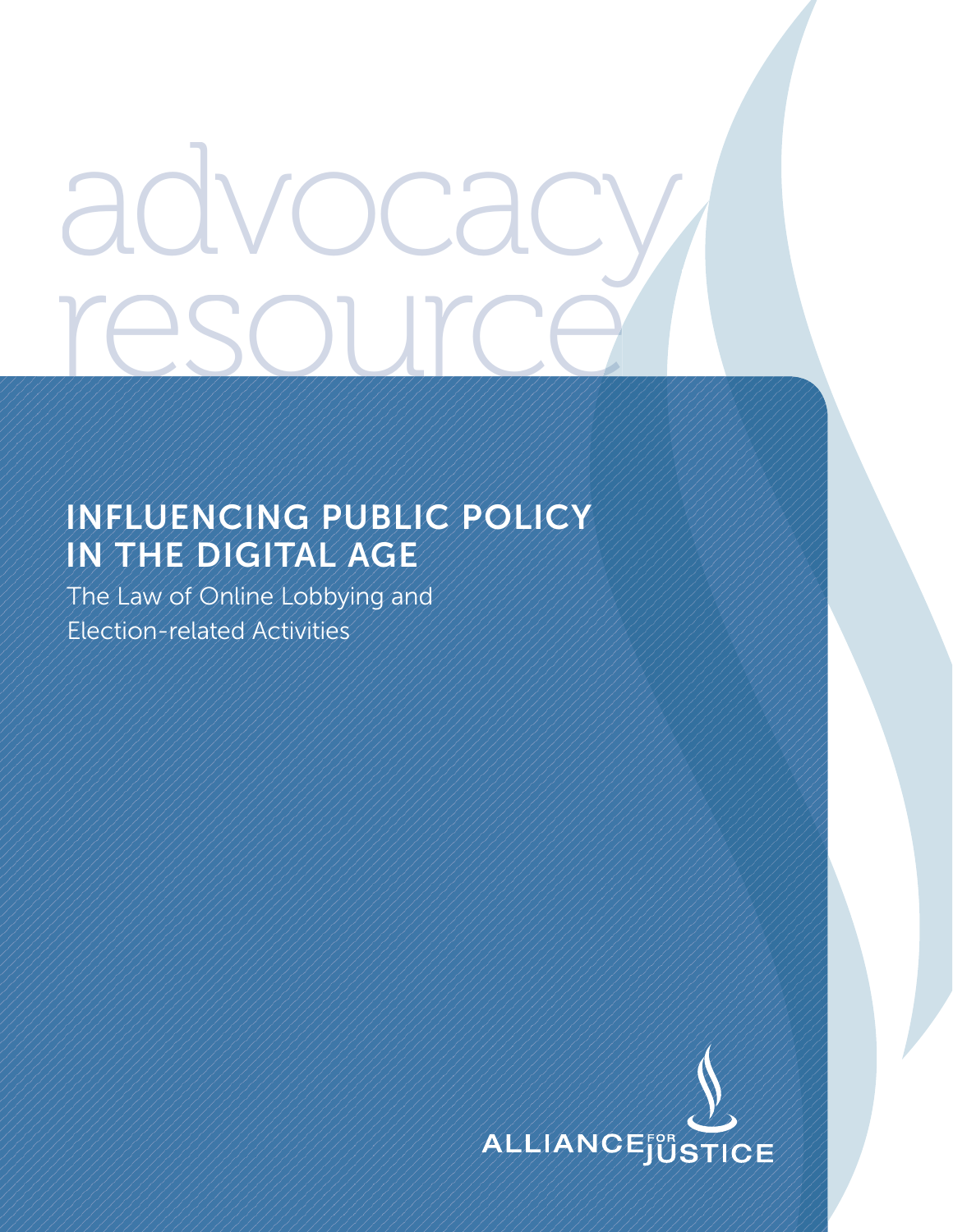# **INFLUENCING PUBLIC POLICY IN THE DIGITAL AGE:**

# The Law of Online Lobbying and Election-related Activities

#### **About the Author**

Allen Mattison is an associate at Trister, Ross, Schadler & Gold, PLLC. His practice includes representing nonprofit organizations on tax law, federal and state campaign finance and lobbying laws, and employment law. From establishing corporations and securing I.R.S. tax exemptions, to negotiating contracts and developing options for political activism, he helps nonprofit leaders succeed in all phases of their organizations' lives.

Mr. Mattison has helped numerous organizations establish a social media presence, drawing on his background in political and nonprofit communications. He published *Friends, Tweets, and Links: IRS Treatment of Social Media Activities By Section 501(c)(3) Organizations,* 67 Exempt Org. Tax Rev. 445 (May 2011), one of the first scholarly articles to address charities' election-related use of Facebook, Twitter and other social networking tools.

He received his law degree from Georgetown University Law Center, cum laude, and his bachelor's degree in political science from Washington University in St. Louis with college honors. Prior to attending law school, he was Director of Media Relations at the Sierra Club, and served in various communications roles on political campaigns and on Capitol Hill.

Allen H. Mattison, Esq. Trister, Ross, Schadler & Gold, PLLC 1666 Connecticut Avenue, N.W. Fifth Floor Washington, DC 20009 E-mail: amattison@tristerross.com

#### **About Alliance for Justice**

Alliance for Justice is a national association of more than 100 organizations dedicated to advancing justice and democracy. For over 30 years we have been leaders in the fight for a more equitable society on behalf of a broad constituency of environmental, consumer, civil and women's rights, children's, senior citizens' and other groups. Alliance for Justice is premised on the belief that all Americans have the right to secure justice in the courts and to have our voice heard when government makes decisions that affect our lives.

Alliance for Justice is the leading expert on the legal framework for nonprofit advocacy efforts, providing definitive information, resources, and technical assistance that encourages organizations and their funding partners to fully exercise their right to be active participants in the democratic process. AFJ is based in Washington, D.C., with a satellite office in Oakland, California. Additional information can be found at www.afj.org.

©Copyright 2011 by Alliance for Justice. All rights reserved.

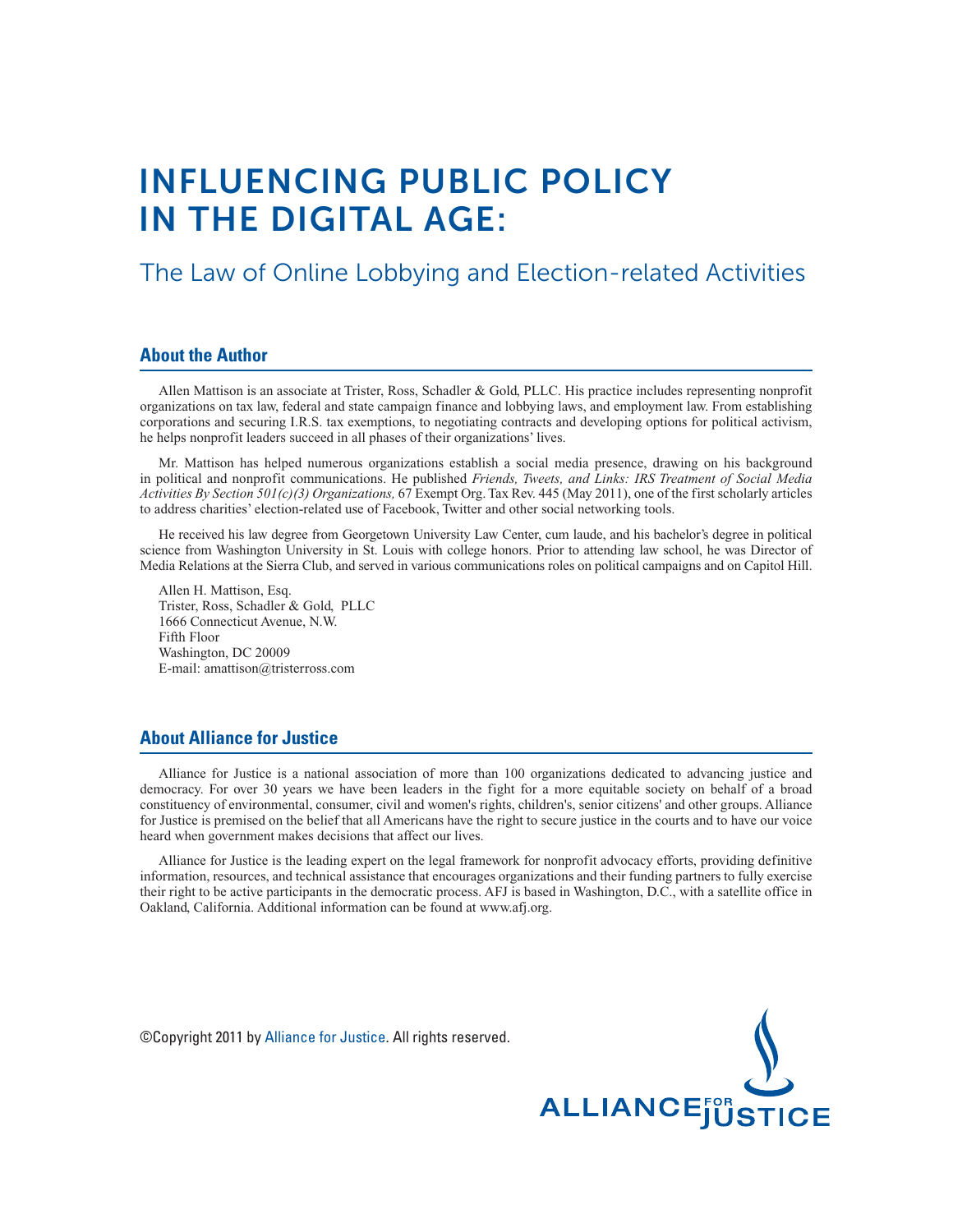# **Foreword**

This is an age of vibrant and rapidly evolving communication technologies. It's the era of Facebook and Twitter and YouTube, Websites and blogs, smartphones and tablets. The way we share and consume information, and engage in interaction with others, has been radically altered just within the last few years. That's the case in our private lives, of course, but also increasingly true in the context of how nonprofit organizations communicate and advocate. Change is happening so fast it's hard to keep up. Between the time I write this and the time you read it, almost certainly new ways to communicate will have been brought to the market and injected into our cultural and political systems.

No one had ever heard of—or even imagined—things like Facebook or Twitter when the rules were written that govern advocacy and political activity for nonprofit organizations. But that doesn't mean that the rules don't apply. Today, questions abound about what's permissible for  $501(c)(3)s$ , 501(c)(4)s, and 527s, in the context of social media, blogs, Websites, and the whole host of rapidfire, far-reaching technologies that now dominate our lives.

This publication was created to address the many questions nonprofit organizations have about advocacy in the new environment of dynamic digital communication. Our hope is not merely to ensure that nonprofit advocates stay within the law, but to demonstrate that robust participation in our nation's democratic process is not just possible, but actually enhanced by new technologies. Our view with electronic advocacy is the same as it is for more traditional forms: the more nonprofits know and understand the rules, the more confident they will be in taking full advantage of their right to be actively and meaningfully engaged in virtually every aspect of our nation's policy and political processes.

Alliance for Justice has a great deal of experience guiding nonprofits and foundations through the uncertainties and opportunities inherent in advocacy and electoral activity. This publication continues our long-standing commitment to provide definitive advocacy tools to the nonprofit community, and complements our other resources and technical services, available online and directly from our expert staff.

We believe *Influencing Public Policy in the Digital Age* has been released at a particularly crucial time because in our world of accelerating change and evolving political and policy environments, advocacy matters now more than ever.

**Nan Aron** *President Alliance for Justice*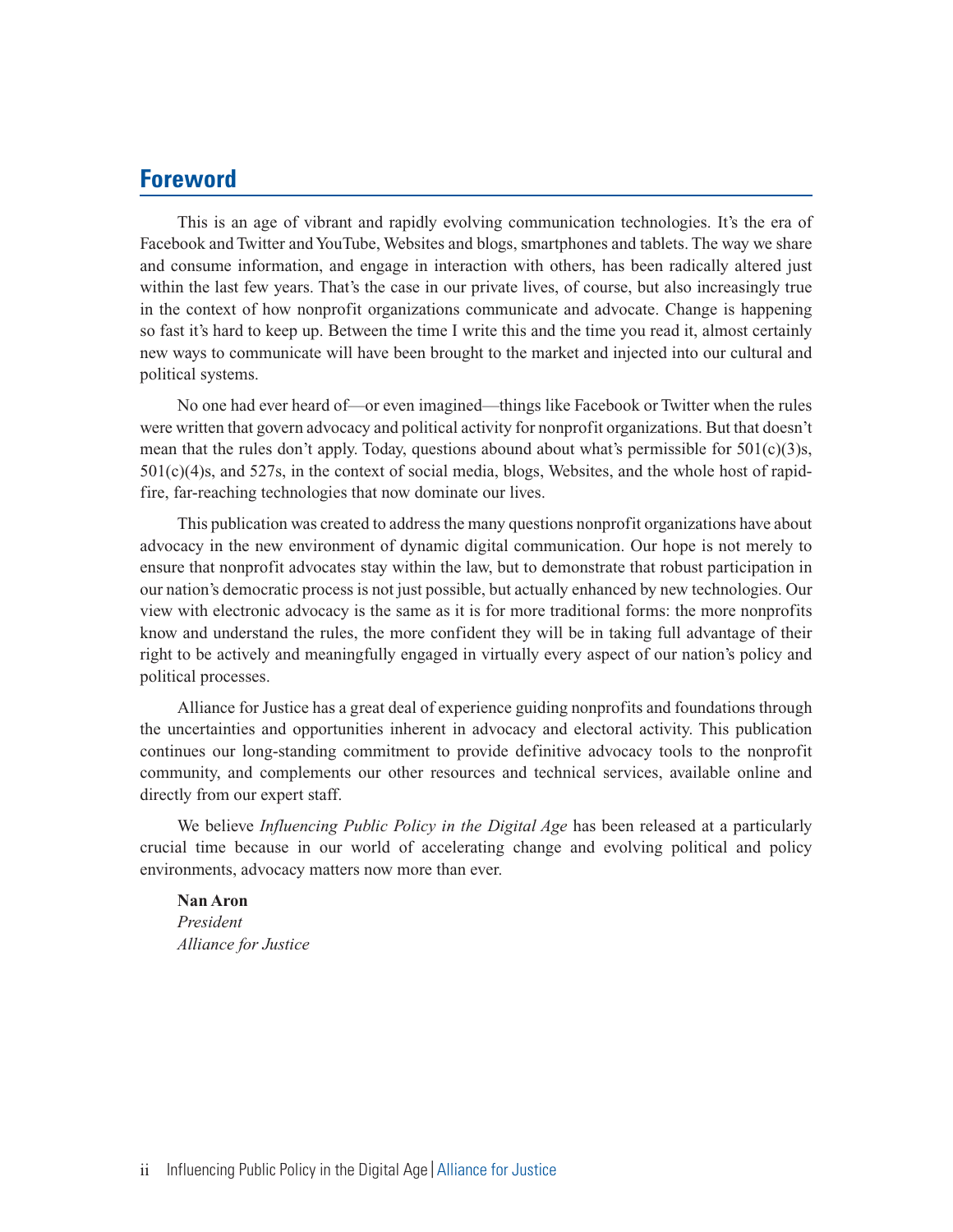# **Table of Contents**

| May our 501(c)(3) website provide links to candidates' websites? 12                                                                              |
|--------------------------------------------------------------------------------------------------------------------------------------------------|
| May a 501(c)(3) website include candidate endorsements? 12                                                                                       |
| May our 501(c)(3) website include candidates' answers to our issue questionnaire? 12                                                             |
|                                                                                                                                                  |
| May the website of a 501(c)(3) organization link to its affiliated 501(c)(4)'s website? 13                                                       |
| May a 501(c)(3) organization sponsor an ad that doesn't support a candidate, but the ad                                                          |
| May a 501(c)(4) announce an endorsement on its website? 14                                                                                       |
|                                                                                                                                                  |
| May a 501(c)(3) public charity or 501(c)(4) organization use social media for lobbying? . 15                                                     |
|                                                                                                                                                  |
| May staff or guest bloggers support candidates on our 501(c)(3)'s blog? What about<br>supporters or opponents who add comments to blog posts? 17 |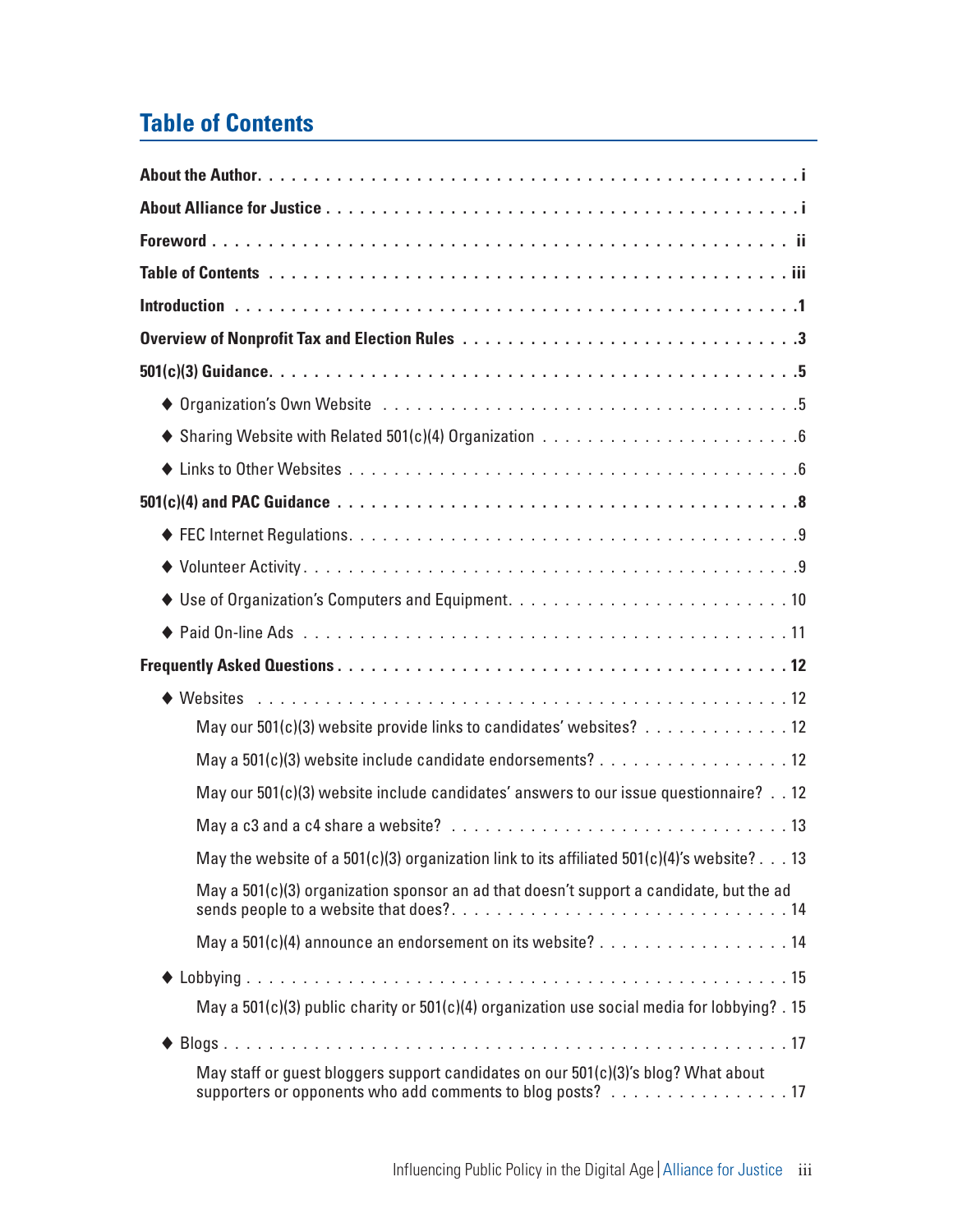| May a 501(c)(3) let a 501(c)(4) or a candidate use its email list? 18                                                                                                                                                                                                   |
|-------------------------------------------------------------------------------------------------------------------------------------------------------------------------------------------------------------------------------------------------------------------------|
| May a 501(c)(4) organization let a candidate or political party use its email list? 18                                                                                                                                                                                  |
| What are the rules for moderating an email listserv? 19                                                                                                                                                                                                                 |
|                                                                                                                                                                                                                                                                         |
| Do the IRS and FEC rules apply to social networking sites like Facebook,                                                                                                                                                                                                |
| What are the rules for "friending," "liking" or "following" politicians? 20                                                                                                                                                                                             |
| Does a 501(c)(3) have to reject politicians' requests to "friend" or "follow" the<br>organization? What if they say they "like" the organization? 20                                                                                                                    |
| May we talk about candidates in tweets, texts, and status updates?21                                                                                                                                                                                                    |
| What should we do if a candidate or supporter posts something political on our                                                                                                                                                                                          |
| What should we do if a candidate or another person tweets something about our<br>501(c)(3) organization that's political, or associates a political hashtag with our name? 23                                                                                           |
| May we treat our Facebook friends or other social network followers as "members?" . 23                                                                                                                                                                                  |
| Our 501(c)(3) organization's employees are grassroots organizers, and we encourage<br>them to use their personal Facebook account to publicize work activity. How should<br>they segregate their personal political activity and their non-political work activity?  24 |
| The president of our organization has a Facebook page and a Twitter account, but<br>our staff manages them and adds much of the content. May they "friend" and "like"                                                                                                   |
|                                                                                                                                                                                                                                                                         |
| May we use photos from candidates' websites on our web pages? 25                                                                                                                                                                                                        |
| What rules do we need to consider when we host videos on our website? 26                                                                                                                                                                                                |
|                                                                                                                                                                                                                                                                         |
| When do we need a line stating "Paid for by ___," or other disclaimer language? 27                                                                                                                                                                                      |
|                                                                                                                                                                                                                                                                         |
| May our employees use their work email accounts to send their friends messages                                                                                                                                                                                          |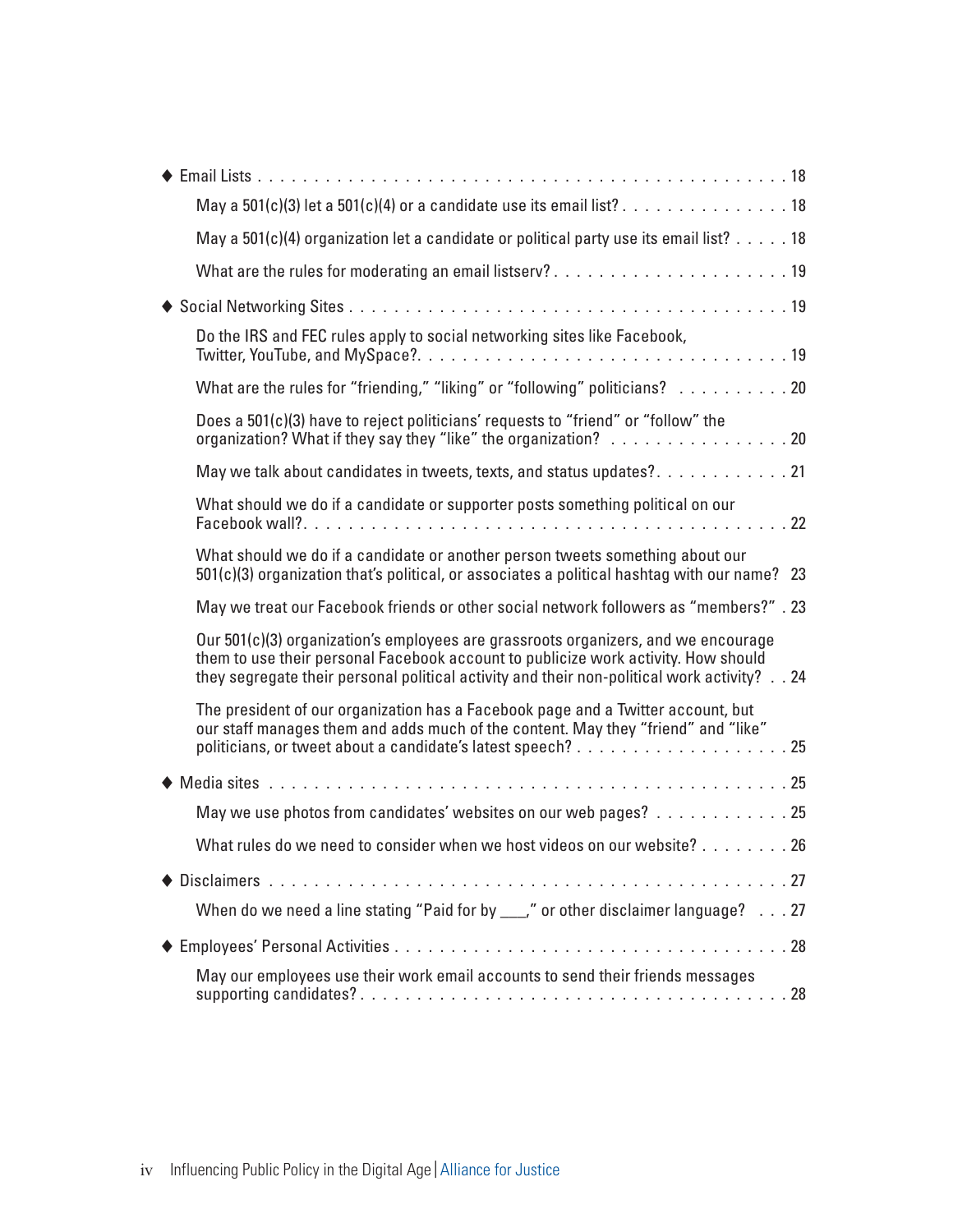# **Introduction**

Online communications and social media offer nonprofit organizations new, inexpensive, and easy-to-use tools for connecting with members and the public in a more personal way than ever before. These tools can help small groups wield a powerful megaphone previously available

only to the largest organizations, and they can enable members of large organizations to connect with peers across the country on the issues closest to their hearts. For community organizers and communications professionals of every stripe, social media not only provide opportunities for fun innovations, but they have also become as vital a part of their jobs as clipboards, telephones, and walk-lists.

When using the Internet and social media, however, nonprofit organizations find themselves facing an increasing array of laws and regulations. Even before social media emerged, tax requirements imposed by the Internal Revenue Service (IRS), election restrictions administered by the Federal Election Commission (FEC or "the Commission"), and state laws covering electoral and fundraising

This guide aims to answer the questions nonprofit managers most frequently face regarding the Internet and social media. Those FAQs are grouped both by organizational type, and by social media type, although each section addresses the same FAQs.

efforts could feel overwhelming for nonprofit managers. Internet communications and social media add a dizzying spin to the requirements, as nonprofit organizations try to stay at the cutting edge, with the IRS and other agencies taking years to catch up.

This guide aims to answer the questions nonprofit managers most frequently face regarding the Internet and social media. It begins with an overview of the activities that three common types of nonprofit organizations—501(c)(3)s, 501(c)(4)s, and political organizations tax exempt under Section 527—may engage in. Due to the different natures of these activities, we provide separate explanations of the rules applicable to section  $501(c)(3)$  public charities and those applicable to section  $501(c)(4)$ s and political organizations. We also provide answers to frequently asked questions. Those FAQs are grouped both by organizational type, and by social media type, although each section addresses the same FAQs.

Where the IRS or FEC have set rules or have expressed a view on how nonprofits should operate, this guide explains the rule. On questions for which the agencies have not provided pertinent guidance,<sup>1</sup> this guide explains the relevant principles that organizations might apply as they

<sup>&</sup>lt;sup>1</sup> The IRS issues a variety of types of guidance, some of which carry significant legal weight, and some of which are of virtually no legal significance. Regulations interpret and provide direction on how to comply with laws and carry the most legal value of all IRS guidance. Revenue rulings are official conclusions by the IRS regarding specific factual situations and may have some precedential value in situations matching the exact circumstances in which they were issued. Private Letter Rulings are letters issued to a particular taxpayer, interpreting tax law as it applies to that person's specific set of facts. These letters may only be relied on by the taxpayer who requested the ruling. Technical advice memoranda are guidance issued by the IRS Office of Chief Counsel to other IRS staff in response to specific technical or procedural issues confronted by those staff members in a particular audit or other proceeding; TAMs are very narrowly applicable and of little legal value. Finally, staff may issue memoranda to others in their department regarding particular issues, but these documents carry no legal weight. More information regarding types of IRS guidance is available here.

Similarly, the FEC issues regulations interpreting federal campaign finance laws and providing users with direction on complying with those laws. The Commission also issues Advisory Opinions (AOs), which are official responses to questions relating to the application of federal campaign finance law to a specific factual situation. An AO offers legal protection only to the requester and a person involved in activity "indistinguishable in all its material aspects" from the activity described in the AO. *See* 11 CFR § 112.5.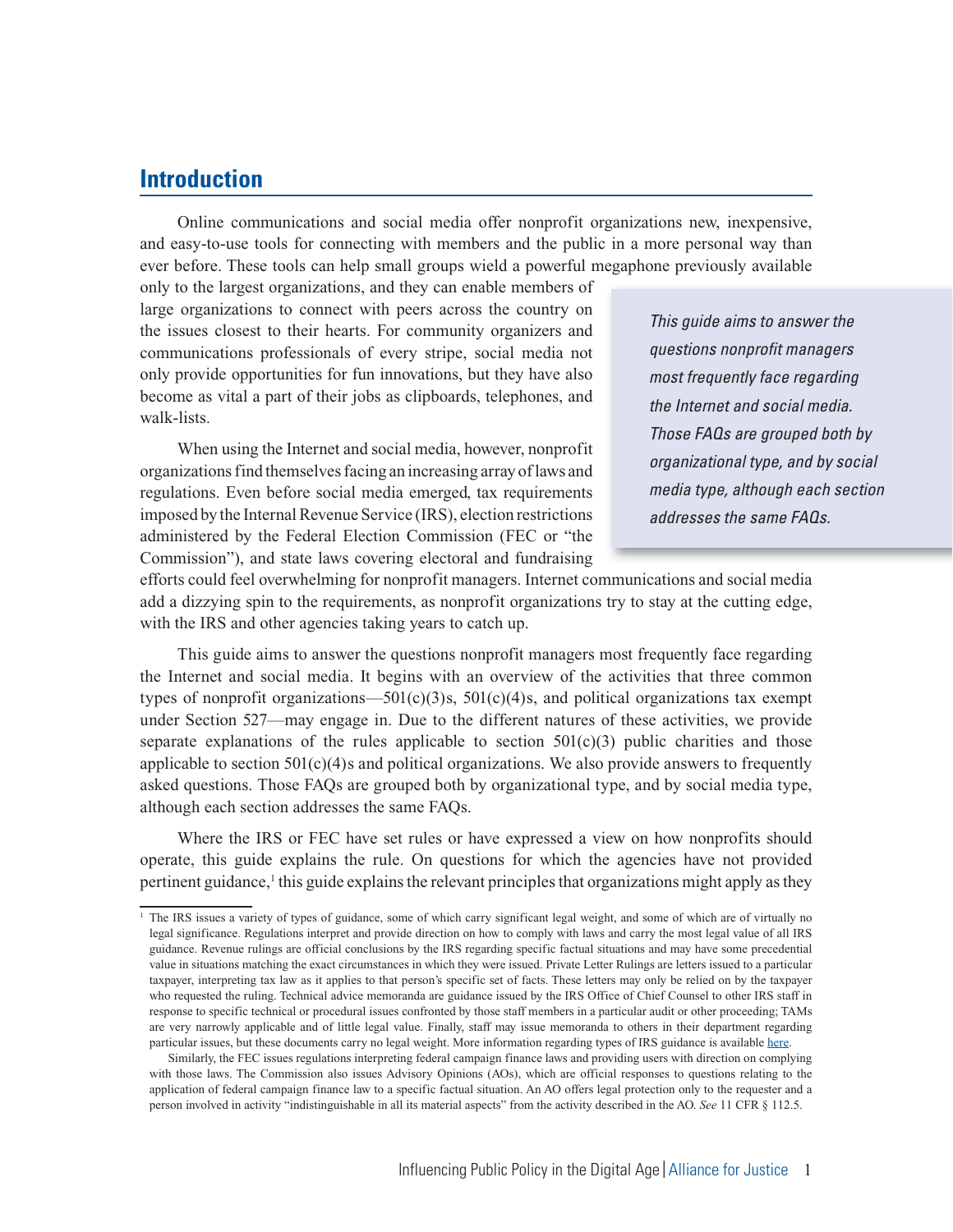consider how to engage people and accomplish their missions using the Internet. Additionally, this guide does not attempt to be comprehensive for all rules applicable to the Internet.<sup>2</sup> Organizations should evaluate these situations in consultation with their legal counsel and proceed based on the organization's own tolerance for uncertainty and risk.

This guide is an evolving work due to the dynamic nature of the topic; if you face questions that this guide does not address, please let us know so that we may answer the question directly for you and so that we may add it in future versions of this guide.

As with the Internet itself, this guide is an evolving work due to the dynamic nature of the topic. We will prepare periodic updates as the IRS and FEC release new guidance. While we cannot address every technological development, we will add sections when nonprofit organizations find themselves facing new questions. Just as social media provide an opportunity for interaction between organizations and their supporters, so too should this guide; if you face questions that this guide does not address, please let us know so that we may answer the question directly for you and so that we may add it in future versions of this guide.

In this guide, the terms *political activity, partisan electoral materials,* and *campaign intervention* refer to activities supporting or opposing political candidates or showing a bias toward a

candidate. The term *candidate* is defined broadly for IRS purposes, including not just people who have announced an intention to run for office, but also individuals possibly being drafted as candidates. It covers offices at all levels of government, from U.S. president to the local school board. And it covers non-partisan races such as judicial elections. Importantly, the term includes not just *express advocacy* messages (that is, explicit *vote for* and *defeat-*type messages), but also other activities that tend to help or hurt a candidate's chances for election.3

This guide deals only with federal requirements for nonprofit organizations. In addition to the federal requirements, each state has its own campaign finance laws, regulating organizations' activities related to state and local candidates. In states with ballot issues or referenda, section 501(c) (3) organizations may spend funds to support or defeat those measures (subject to their lobbying limits), without facing any tax consequences, but state law may require the organization to register and report its activity. For section  $501(c)(4)$  organizations, the state law may be aligned with federal law, forbidding contributions but permitting independent expenditures. Or the state law may permit independent expenditures and corporate contributions (i.e., direct monetary contributions or inkind contributions, such as a  $501(c)(4)$  corporation hosting a candidate's ads on the organization's website).<sup>4</sup> Depending on the state's law, contributions are subject to varying amounts of disclosure and limits. A small number of states have begun addressing the implications of social media, and

<sup>&</sup>lt;sup>2</sup> For example, we only touch on the copyright implications of social media, a topic that could fill an entire book. Additionally, this guide is intended to address nonprofits' online activism only; organizations sending commercial email messages, including solicitations for membership, may be covered by federal anti-spam laws and should consult the Federal Trade Commission regulations and their compliance guide for businesses, available here. *See* 15 U.S.C. § 7702(2)(a); 16 CFR § 316.3, fn. 1.

<sup>&</sup>lt;sup>3</sup> While the IRS has not issued completely clear guidance on what constitutes intervention in a political campaign, the Alliance for Justice has provided a more thorough analysis in its publication, *Rules of the Game*, available here.

<sup>&</sup>lt;sup>4</sup> But note that contributions by a section  $501(c)(4)$  organization may be taxable under IRC section 527(f), which imposes a tax on an organization's political spending or its investment income (including interest earned on bank accounts), whichever is less, if either amount is over \$100.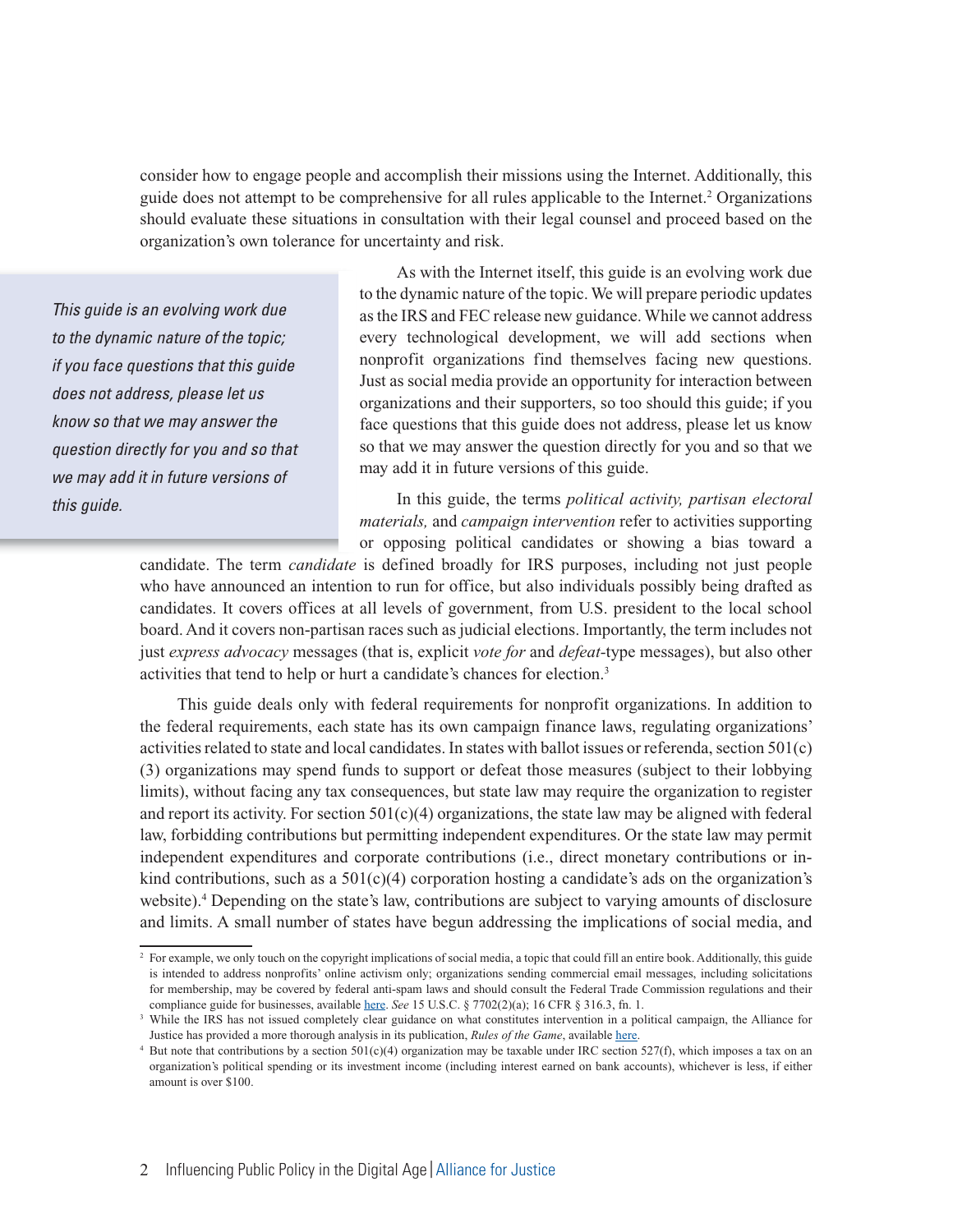more are likely to do so in the coming years. Maryland, for example, requires disclaimers on an organization's Facebook or Twitter page if the page contains express advocacy.<sup>5</sup> For information regarding campaign finance law in a specific state, see the Alliance for Justice state-law resources page available here.

# **Overview of Nonprofit Tax and Election Rules**

Nonprofit organizations are governed by a broad array of federal tax and election statutes, regulations, and court rulings. The laws limit—and even prohibit—certain activities for different types of organizations. Generally, these restrictions fall along the lines of

Contributions to a 501(c)(3) are deductible from a donor's federal income tax and are not subject to federal gift tax.

lobbying versus educational activities; political versus non-political activities; and communications with an organization's members versus communications to the general public. This guide examines how three types of organizations<sup>6</sup> may leverage the Internet and social media to achieve their goals. The three types of organizations are, as follows:

■ *501(c)(3) Public Charities and Private Foundations*—An organization exempt from tax under Internal Revenue Code (IRC) section  $501(c)(3)$  is required to devote its resources to educational, religious, scientific, or other charitable activities. Contributions to a  $501(c)(3)$  are deductible from a donor's federal income tax and are not subject to federal gift tax. Public charities may lobby subject to fairly generous limits. Lobbying by a public charity is limited to either an "insubstantial" part of its total activity or to lobbying expenditures that could be as much as 20 percent of its annual budget.7 Private foundations are subject to a prohibitive tax on lobbying expenditures.<sup>8</sup> Lobbying includes activities to influence Congress or a state or local legislature, as well as to support or oppose ballot measures.

 A 501(c)(3), whether a public charity or private foundation, is *strictly forbidden* from engaging in any political activity to support or oppose a candidate for political office. There is no exception for *de minimis* amounts of activity, so any political activity using a  $501(c)(3)$  organization's resources will violate the organization's tax-exempt status. This extends not only to the organization's official actions (e.g., a post supporting a candidate and appearing on the executive director's blog), but potentially also to "unofficial" activity, such as an employee using her organizational computer and email account during her lunch hour to send messages to friends encouraging them to support or oppose a candidate.

<sup>5</sup>*See* Code of Maryland Regulations § 33.13.07.02, available here.

<sup>6</sup> For a more thorough discussion of these three types of organizations—including restrictions on their political activities and principles to consider when jointly operating two or more of these entities—*see* the Alliance for Justice publication *The Connection*, available here.

<sup>7</sup> A detailed discussion of the rules governing lobbying by public charities is set out in *Being a Player: A Guide to the IRS Lobbying Regulations for Advocacy Charities,* available here.

<sup>8</sup> A detailed discussion of the rules governing private foundations is set out in the AFJ publication, *Investing in Change: A Funder's*  Guide to Supporting Advocacy, available here.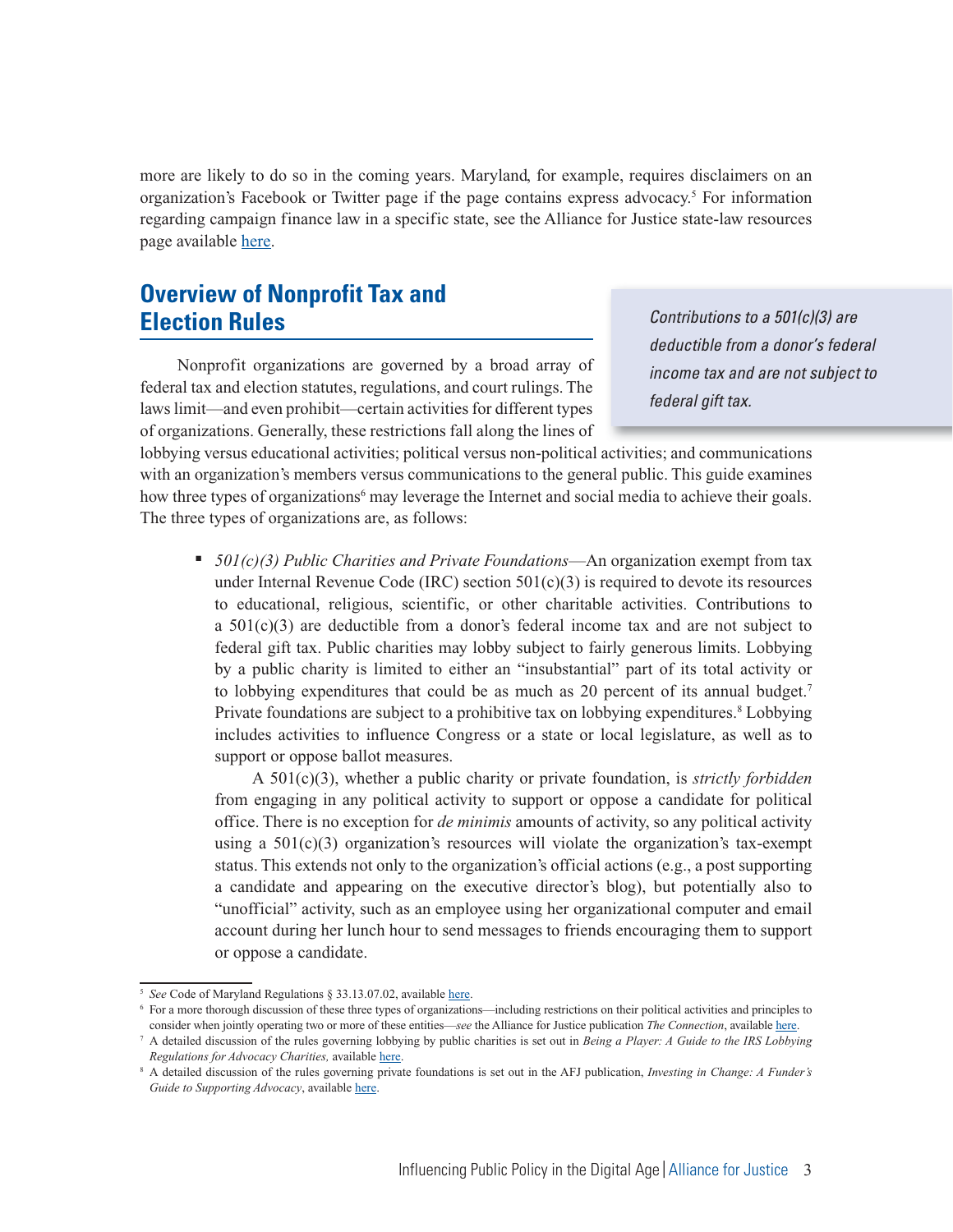<sup>n</sup> *501(c)(4) Advocacy Organizations*—An organization exempt from tax under Internal Revenue Code section  $501(c)(4)$  is a social welfare organization that may pursue educational, lobbying, and some limited political activities. However, no limit exists on the amount of lobbying a  $501(c)(4)$  may conduct, including working on the passage or defeat of ballot measures. Contributions to a  $501(c)(4)$  are not tax-deductible and, in some cases,

A 501(c)(4) may carry out political activities without jeopardizing its tax-exempt status as long as it is engaged **primarily** in nonelectoral activities that promote social welfare.

may subject the donor to gift tax. Unlike a  $501(c)(3)$ , a  $501(c)(4)$  may carry out political activities without jeopardizing its tax-exempt status as long as it is engaged *primarily*<sup>9</sup> in non-electoral activities that promote social welfare. Generally, social welfare means promoting social improvement and civic betterment. Education and lobbying on social and economic issues qualify as social welfare activities, but participation in partisan political campaigns does not. A 501(c)(4) may as a *secondary* activity engage in partisan political activities without adversely affecting its exempt status. Such activities must comply with federal or state campaign finance

law. In some cases, the  $501(c)(4)$  must pay a tax on funds used for political activities.

**•** *Political Organizations*—Entities organized under Internal Revenue Code section 527 exist primarily<sup>10</sup> to influence the outcome of elections. These organizations include state and federal PACs, non-PAC political organizations, political parties, and candidates' campaigns. From a tax standpoint, a political organization generally may spend unlimited amounts on political activities and related expenses, but under election law it may be subject to limits on how much may be given to each recipient. Political activities include influencing or attempting to influence the selection, nomination, election, or appointment of any individual to any federal, state, or local public office or office in a political organization.

 Under federal election law, a 527 is a federal PAC if, in a calendar year, it receives contributions aggregating more than \$1,000 to influence federal elections or makes expenditures aggregating more than \$1,000 to influence federal elections.<sup>11</sup> A federal PAC may receive contributions of no more than \$5,000 per donor in a calendar year.<sup>12</sup> Depending on their activities to influence state or local elections, section 527 organizations may need to register with election authorities in various states. State-registered PACs may be subject to contribution limits in their respective states.

On the internet, an organization generally remains bound by these restrictions; the laws governing nonprofit activity reach the Web, just as they control other communications channels, such as television, mail, and in-person canvassing. For example, just as a  $501(c)(3)$  may not endorse a candidate at a press conference, the  $501(c)(3)$  also is prohibited from endorsing a candidate on its website.

<sup>9</sup> No clear test exists for determining when political activity becomes an organization's primary purpose. One approach is to analyze an organization's political expenditures compared to its overall budget. For more on the various factors the IRS may consider in determining an organization's primary purpose, *see* the Alliance for Justice publication, *The Connection*.

<sup>&</sup>lt;sup>10</sup> Section 527 organizations may carry out an insubstantial amount of lobbying, but the entity may be subject to tax on activities that do not further its political purposes.

<sup>&</sup>lt;sup>11</sup> 11 CFR § 100.5.

<sup>&</sup>lt;sup>12</sup> There are no limits on contributions to a so-called "Super PAC," that is, a federal PAC that only makes independent expenditures and does not contribute to candidates.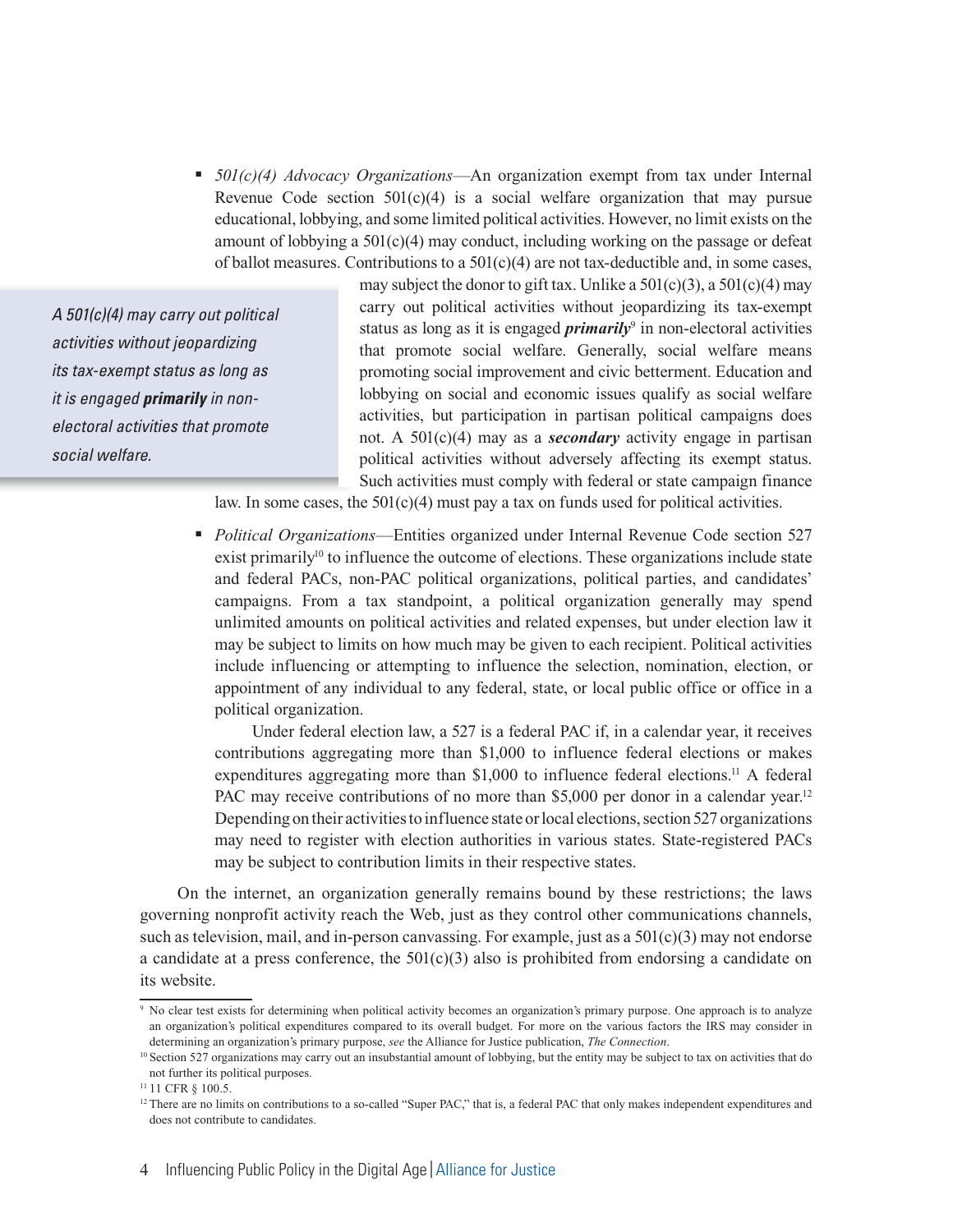# **501(c)(3) Guidance**

To comply with the IRC section  $501(c)(3)$  prohibition on political campaign intervention, a public charity must ensure its website and other online activities do not support or oppose candidates, either directly or indirectly. The IRS has provided some guidance to help section  $501(c)(3)$  organizations determine whether certain online activities might violate their tax-exempt status, but this guidance has been quite limited.

"A website is a form of communication."13 It seems obvious, but this commonsense statement is important because it confirms that the IRS generally treats online activities according to the same principles that guide treatment of an organization's other communications, such as newsletters, TV ads, magazines, radio talk shows, pamphlets, and telephone calls. In this vein, one can extend other IRS guidance to apply to online activities.

A public charity must ensure its website and other online activities do not support or oppose candidates, either directly or indirectly.

The IRS has issued three pieces of guidance related to social media that  $501(c)(3)$ s will find particularly useful. These rulings and memoranda indicate that an organization is responsible for the content on its own website and on the websites to which it links. But the guidance barely scratches the surface. Recognizing the uncertainty facing nonprofit organizations regarding their communications, the IRS asked for public comment on more than two dozen questions related to online activities by tax-exempt organizations. Organizations responded with thoughtfully considered answers that ran for tens of thousands of pages, but the IRS ultimately left its own questions unanswered.<sup>14</sup>

## ◆ Organization's Own Website

A  $501(c)(3)$  may not use its website to support or oppose candidates, just as its president may not make speeches supporting candidates and its newsletter may not endorse candidates. If a 501(c)(3) "organization posts something on its website that favors or opposes a candidate for public office, the organization will be treated the same as if it distributed printed material, oral statements or broadcasts that favored or opposed a candidate."15

To illustrate, the IRS provides an example in which a church posts a message on its website urging its members to support one of their fellow parishioners in an upcoming election. By supporting a candidate, the church's message violates its  $501(c)(3)$  status by intervening in a campaign.

Furthermore, the IRS will examine the context of an organization's website as a whole, rather than considering whether a particular web page constitutes political intervention. For example, a 501(c)(3) organization may have engaged in political activity if one part of its website takes a position on an issue, and, on a totally separate part of its website, the organization provides neutral, unbiased information regarding the candidates' positions on that issue.16

<sup>&</sup>lt;sup>13</sup> Rev. Rul. 2007-41, available at http://www.irs.gov/pub/irs-drop/rr-07-41.pdf.

<sup>14</sup>*See* IRS Announcement 2000-84, 2000-2 C.B. 385, available at http://www.irs.gov/pub/irs-tege/a2000\_84.pdf. 15 Rev. Rul. 2007-41 at p. 11.

<sup>&</sup>lt;sup>16</sup> Memorandum from Lois G. Lerner, Director, IRS Exempt Organizations Division, April 17, 2008, at 3 (hereinafter "Lerner Memorandum"), available at http://www.irs.gov/pub/irs-tege/2008\_paci\_program\_letter.pdf.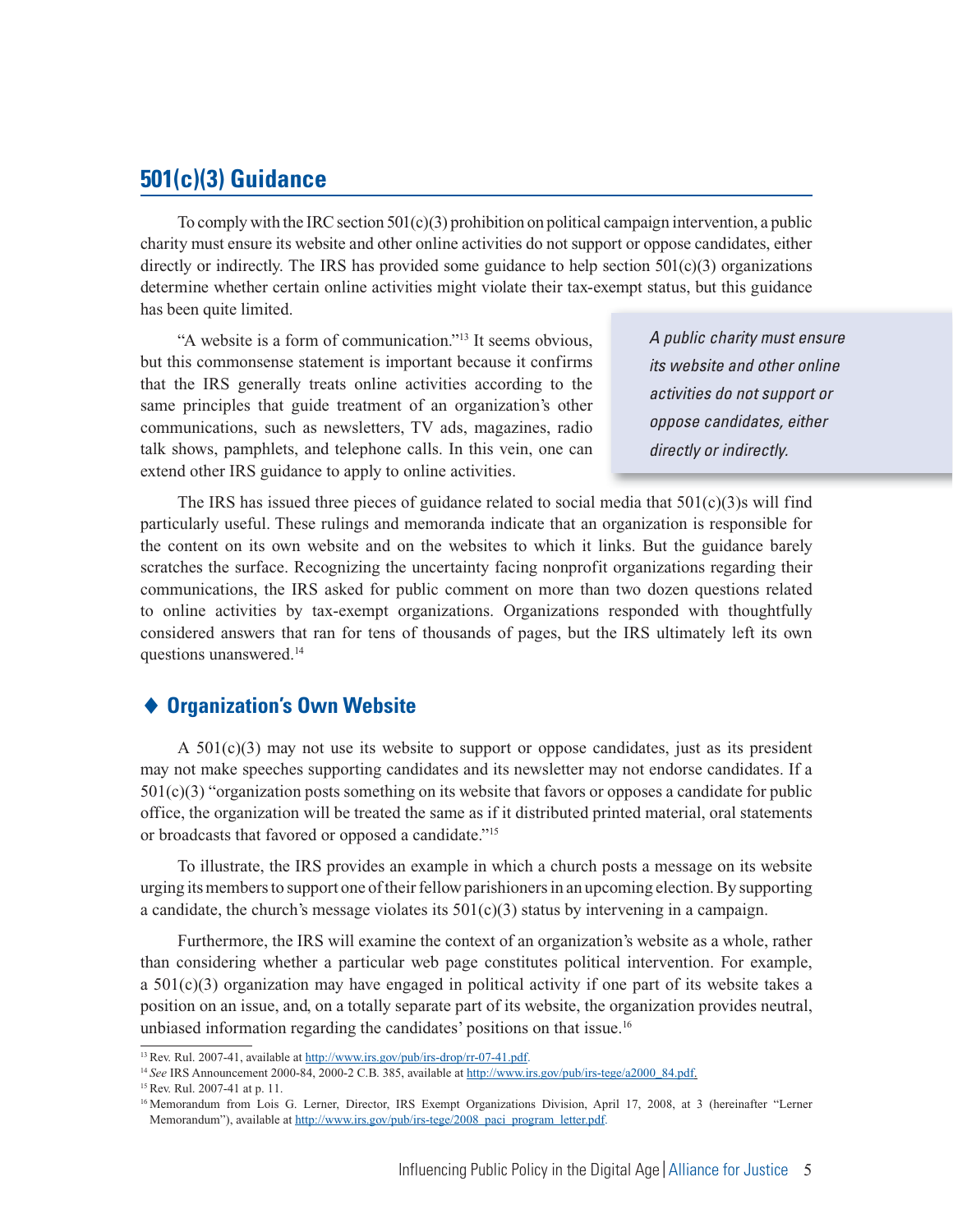Example: *PEN Education Fund, a 501(c)(3) organization, publishes a candidate questionnaire on its website and includes the candidates' full responses to the questionnaire. Using neutral language, the questionnaire asked candidates their position on S.B. 1080, a bill to repeal the Clean Air Act. Elsewhere on the website,* 

Under certain circumstances it is possible to do a joint 501(c)(3)/501(c)(4) website.

*PEN Education Fund says S.B. 1080 would be devastating for the environment and people's health, and it says blocking S.B. 1080 is the organization's top priority. The IRS might assert that PEN Education Fund has intervened in a campaign by informing the public where candidates stand on an issue and providing the organization's view of the "correct" position to take on that issue.*

#### - **Sharing Website with Related 501(c)(4) Organization**

An important issue to note is that a  $501(c)(3)$  organization and its related  $501(c)(4)$  organization may avoid certain problems by having separate websites. Under certain circumstances it is possible to do a joint  $501(c)(3)/501(c)(4)$  website. First, if the website is owned by the  $501(c)(3)$ organization, and the  $501(c)(4)$  does not engage in any political activity, the  $501(c)(4)$  may pay to post material on the  $501(c)(3)$ 's website. Second, if the website is owned by the  $501(c)(4)$ , and the  $501(c)(3)$ organization pays to post material on the site, that activity may be permissible. However, if the website is owned by the  $501(c)(3)$ , and the  $501(c)(4)$  conducts political activity, then political material on the joint website may be attributed to the  $501(c)(3)$ , resulting in a violation of the  $501(c)(3)$ 's tax status.

In 2009, the IRS found a  $501(c)(3)$  organization had engaged in prohibited political activity when its website housed pages for its related  $501(c)(4)$  organization.<sup>17</sup> In that situation, the  $501(c)(3)$ organization maintained a website, with the  $501(c)(4)$ 's pages nested within that site. The layout and design of all pages on the site were the same. The  $501(c)(3)$  logo appeared on every page of the site; the 501(c)(4) pages *also* bore the logo of the 501(c)(4) organization. Endorsements of political candidates appeared on the  $501(c)(4)$  pages. Despite the fact that the  $501(c)(4)$  paid a proportionate share of the website costs under a cost-sharing agreement between the two organizations, the IRS found that the  $501(c)(3)$  had engaged in political intervention by hosting the endorsements on the website.

#### ◆ Links to Other Websites

Not only are organizations responsible for the content on their websites, but they are responsible for their web links, according to the IRS. An organization may not use web links in a manner that supports or opposes candidates. To determine whether a  $501(c)(3)$  is engaging in impermissible political activity by linking from its website to another website, the IRS will look at the context of the organization's link. If a  $501(c)(3)$ organization links to a  $501(c)(4)$  website that does not include any political content, the  $501(c)(3)$ 's links will not be a problem.

<sup>&</sup>lt;sup>17</sup> IRS TAM 200908050, available at http://www.irs.gov/pub/irs-wd/0908050.pdf.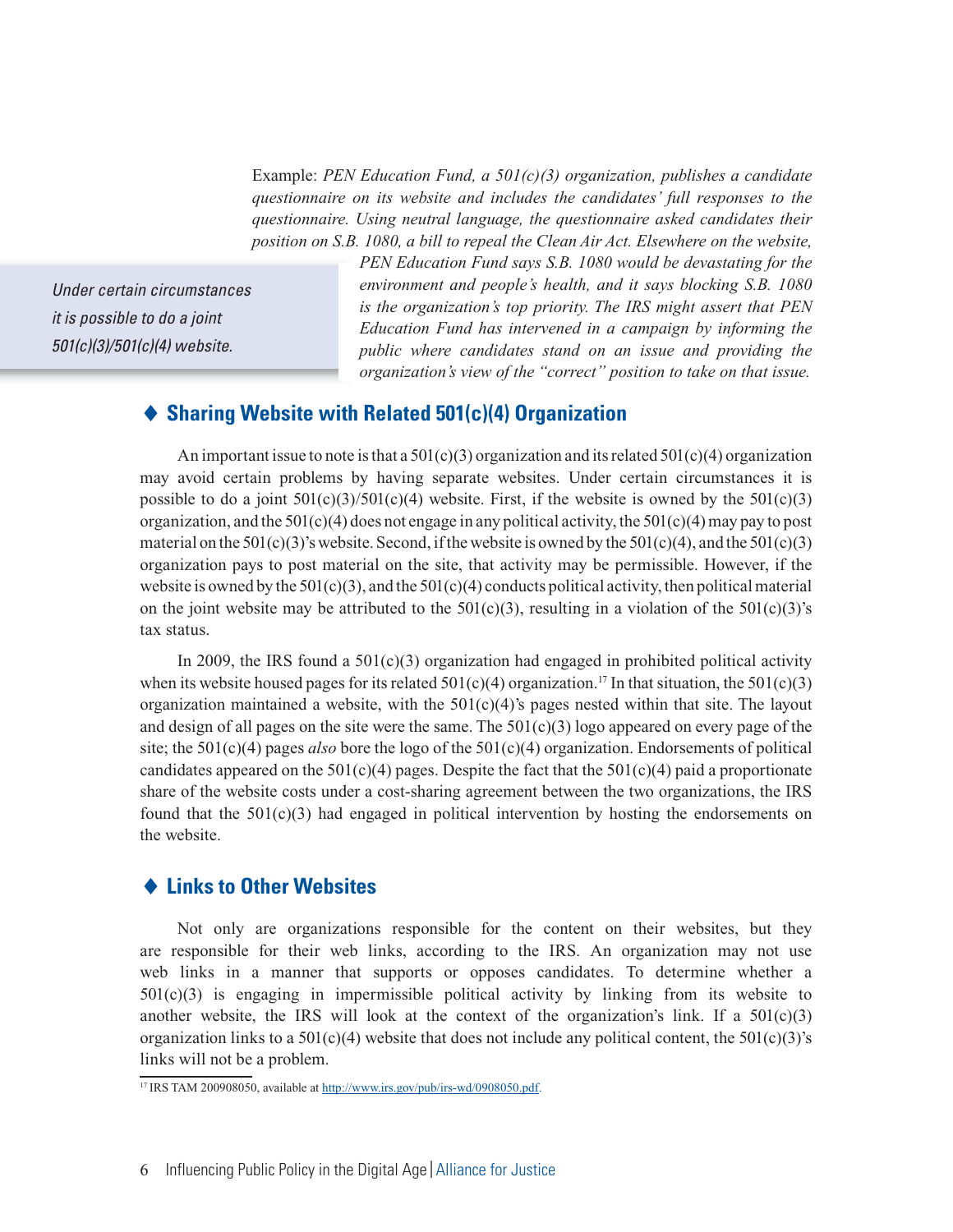Only in very narrow situations may a  $501(c)(3)$  link to a website with political content. The facts and circumstances considered by the IRS will include the language that appears on the  $501(c)(3)$ 's website describing the link; whether the  $501(c)(3)$ 's links treat all candidates equally; whether the link serves a proper tax-exempt purpose (such as nonpartisan public education); and the directness of the links between the organization's website

and the web page containing material supporting or opposing a candidate.18 The IRS "will pursue the case if the facts and circumstances indicate that the section  $501(c)(3)$  organization is promoting, encouraging, recommending or otherwise urging viewers to use the link to get information about specific candidates and their positions on specific issues. Again, analysis of the context around the link is a key factor."19

A  $501(c)(3)$  may link to a website with electoral content if there is no indication that the organization is presenting the link

To determine whether a 501(c)(3) is engaging in impermissible political activity by linking from its website to another website, the IRS will look at the context of the organization's link.

because it supports the electoral message, and the organization's webpage is separated from the electoral content on the other site by a sufficient number of intervening links. The IRS has not said how many links constitute sufficient separation, but "electronic proximity—including the number of 'clicks' that separate the objectionable material from the  $501(c)(3)$ 's website—is a significant consideration."20

The IRS provides two examples of situations where a  $501(c)(3)$  may link to a website with political content:21

- Content Surrounding the Link—A  $501(c)(3)$  may link to a candidate's website from an unbiased, nonpartisan voter guide that satisfies the IRS's rules relating to voter guides $2<sup>2</sup>$ if the guide includes all candidates and the links are presented in a consistent, neutral manner, such as including text that reads, "For more information on Candidate X, you may consult [URL]." In this case, the links are provided for a proper tax-exempt purpose—educating voters—without supporting or opposing any candidate.
- <sup>n</sup> "Multiple Clicks"—By way of example, the IRS says a hospital website may link to a newspaper's website, even though the newspaper's website includes the paper's editorial endorsements of candidates, as long as the hospital is linking to material related to the hospital's tax-exempt mission (in this case, an article praising the hospital's treatment program for a particular disease), there are no links from the hospital website to the endorsements, and there is no other context related to the links to indicate the hospital was supporting or opposing any candidate.

After establishing a link, an organization has an ongoing duty to monitor it. If an organization links to an external website, and that external website later changes its content to be political, the  $501(c)(3)$  organization may be held liable for conducting political activity, even though the link was

<sup>18</sup> Rev. Rul. 2007-41 at 11-12.

<sup>&</sup>lt;sup>19</sup> Lerner Memorandum at 2.<br><sup>20</sup> *Ibid.* 

<sup>&</sup>lt;sup>21</sup> Rev. Rul. 2007-41 at 12.

<sup>22</sup>*See* Rev. Rul. 78-248, available at http://www.irs.gov/pub/irs-tege/rr78-248.pdf.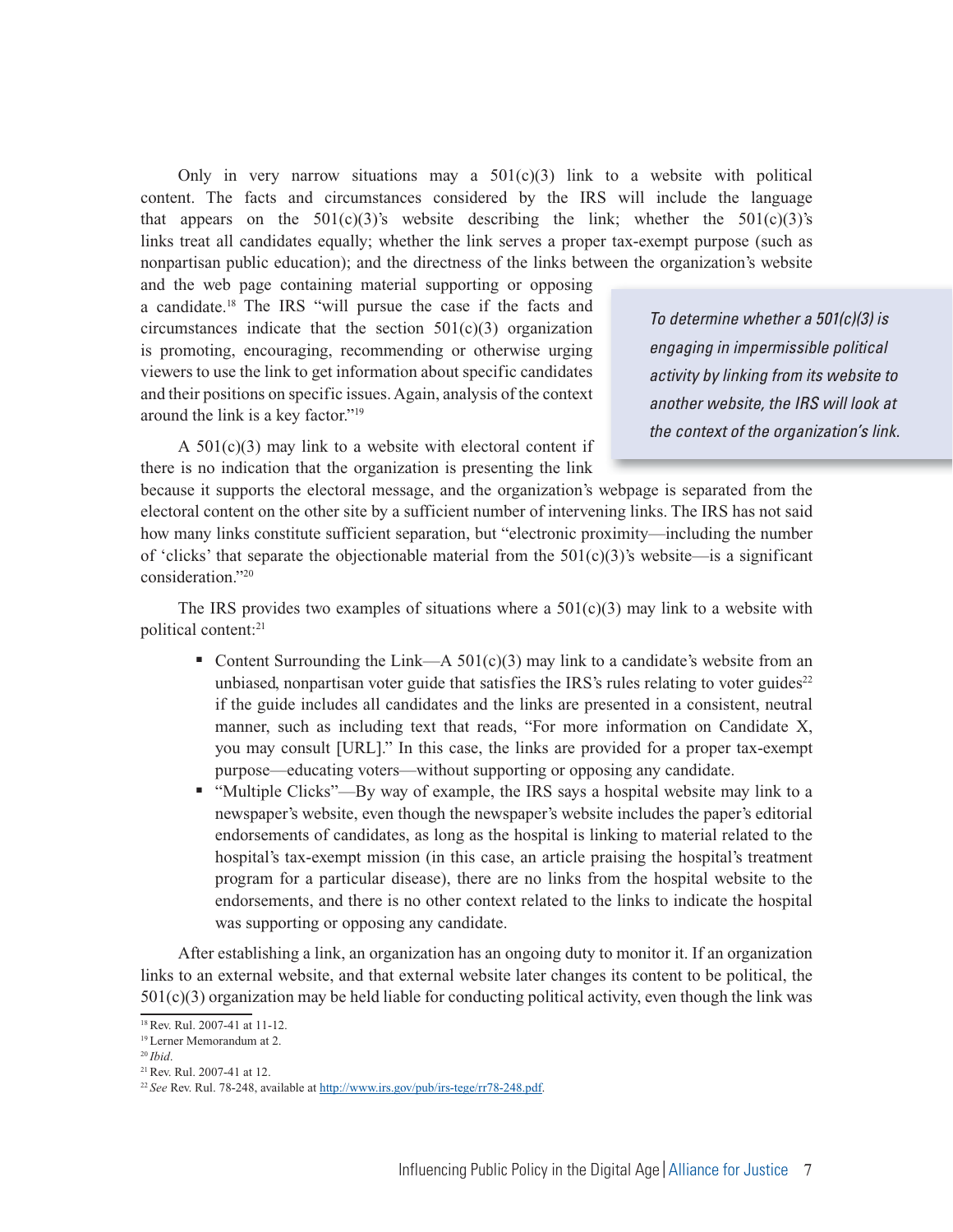permissible at the time it was posted. For this reason, the IRS says the organization has a duty to monitor the sites to which it links because the content on those sites may change over time, and the organization must adjust its links if the content on that site becomes impermissibly political.

It is important to note that the IRS issued a memorandum prior to the 2008 election saying that, "at this time," it would not pursue enforcement cases involving a link between a  $501(c)(3)$ 's

Online political activity by a section 501(c)(4) organization or a PAC will be treated for tax purposes just as political speech in other media is treated.

website "and the *home page* of a website operated by a related section  $501(c)(4)$  organization.<sup>223</sup> This exception is useful because many  $501(c)(3)$  organizations want to link to their affiliated 501(c)(4) organization. Previously, some organizations removed any links between a  $501(c)(3)$  website and a related  $501(c)(4)$ website during election seasons, when the  $501(c)(4)$  website touted the organization's endorsement or provided other electionrelated advocacy. Under the IRS memorandum, the  $501(c)(3)$ may maintain its link to the 501(c)(4) home page—but *only* to the

home page. Links to other sections of a related  $501(c)(4)$ 's website may jeopardize the  $501(c)(3)$ 's tax status if the 501(c)(4) website contains political advocacy. It is unclear whether this exception would apply if the  $501(c)(4)$  posts its endorsements on its home page. Another unknown is whether this exception applied only to the 2008 election cycle or whether it remains in effect for future cycles.

# **501(c)(4) and PAC Guidance**

Online political activity by a section  $501(c)(4)$  organization or a PAC will be treated for tax purposes just as political speech in other media is treated. As the IRS has said, "A website is a form of communication."<sup>24</sup> From a tax perspective, a  $501(c)(4)$  may support or oppose candidates to the extent it wishes, so long as political activity does not become the organization's primary purpose, but its expenditures on political activity may be subject to federal tax. A PAC, on the other hand, may engage in unlimited political activity, with no tax consequences.

A  $501(c)(4)$  with a related  $501(c)(3)$  organization should be sensitive to the restrictions faced by its sibling organization. Importantly, if the  $501(c)(4)$  engages in political activity, the  $501(c)(3)$ organization may face certain risks if the two organizations share a website, as described above. In a case where a  $501(c)(3)$  website housed pages for its related  $501(c)(4)$  organization, and the  $501(c)(4)$ pages endorsed candidates, the IRS attributed the political material to the  $501(c)(3)$  organization that owned the website.<sup>25</sup> The fact that the  $501(c)(4)$  paid a proportionate share of the website costs under a reimbursement agreement between the two organizations was not enough to demonstrate to the IRS that the material belonged to the  $501(c)(4)$ , rather than to the  $501(c)(3)$  organization.

<sup>&</sup>lt;sup>23</sup> Lerner Memorandum at 3 (emphasis added).

<sup>24</sup> Rev. Rul. 2007-41.

<sup>25</sup> IRS TAM 200908050.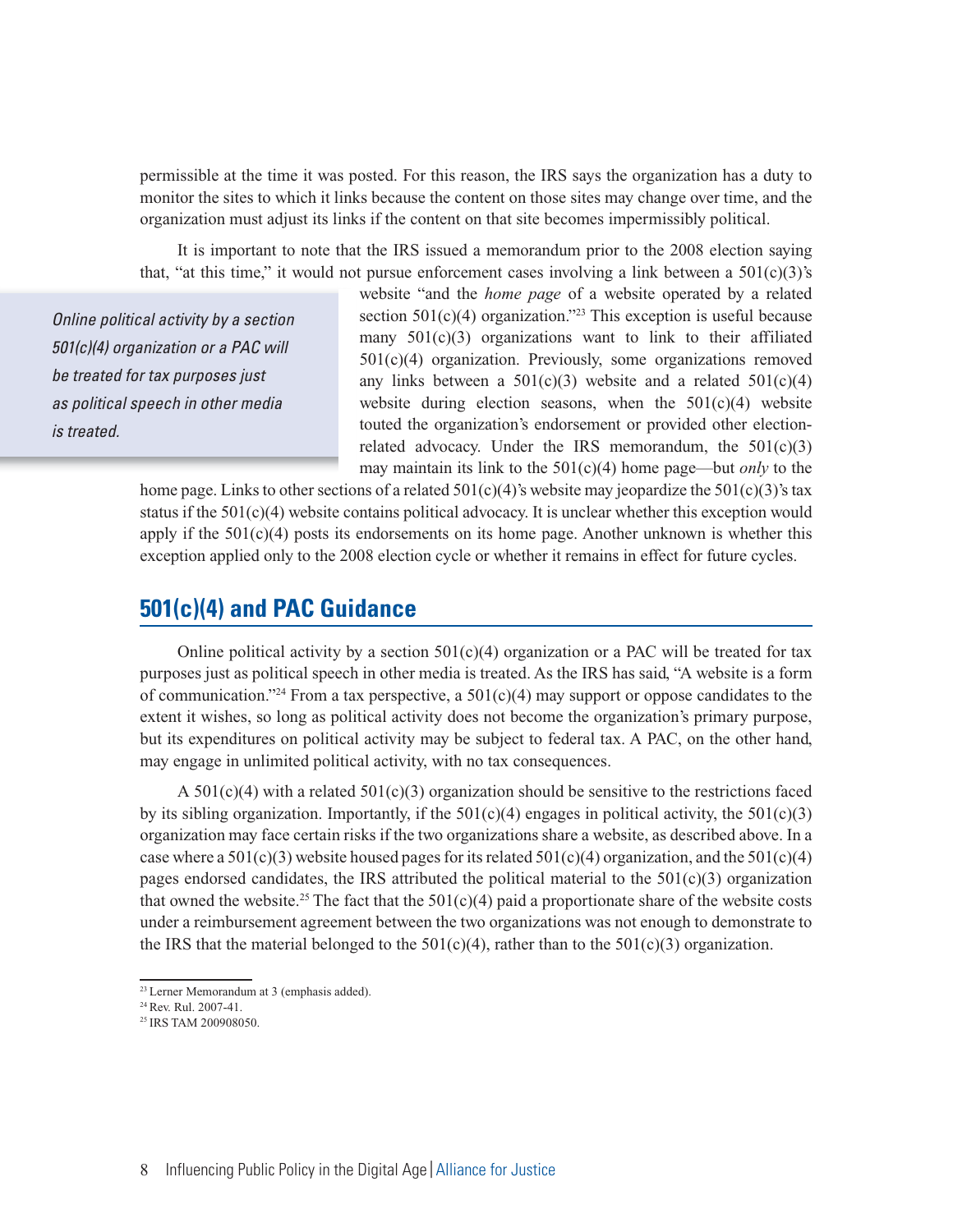#### - **FEC Internet Regulations**

Constraints on online political activity for  $501(c)(4)$ s and PACs arise in the context of campaign finance laws. Corporations, including nonprofit corporations, may not make contributions to federal candidates or to PACs, although, under the Supreme Court's decision in *Citizens United v. FEC*,

they may spend unlimited amounts on independent expenditures, which are payments for communications that are not coordinated with candidates or their campaigns. PACs, on the other hand, are established specifically for the purpose of making political contributions and expenditures.

Emerging online technology has presented challenges for the Federal Election Commission. After a decade of issuing advisory opinions piecemeal on Internet-related questions, the FEC

promulgated Internet regulations in 2006. In its rulemaking, the FEC set out "to remove potential restrictions on the ability of individuals and others to use the Internet as a low-cost means of civic engagement and political advocacy."26 "The vast majority of Internet communications are, and will remain, free from campaign finance regulation."27 The FEC sought to encourage people to use the Internet as a vehicle for political communications, likening its low cost to a speaker standing on "a soapbox in a public square."<sup>28</sup>

For individuals, bloggers, and organizations, the FEC's Internet regulations offered clarity and a measure of freedom. Federal PACs<sup>29</sup> do not receive the same treatment afforded to individuals, bloggers, and  $501(c)(4)$  organizations by the FEC Internet regulations. Regardless of the medium, PACs must disclose all of their spending on political activity. Additionally, federal PACs must put disclaimers on all websites they make available to the general public and on all emails containing more than 500 substantially similar messages.<sup>30</sup>

#### - **Volunteer Activity**

Federal law limits the amount of money a person may contribute to a political candidate, but the law allows individuals to spend as much time as they want on personal volunteer activities. Under the FEC's rules, activity by an individual is not reportable as a "contribution" or as an "expenditure" as long as the person is not compensated for his or her efforts.<sup>31</sup> Just as a person may spend hundreds of hours walking door-to-door encouraging local residents to vote for or against a candidate, a person may engage in unlimited online activity supporting or opposing federal candidates, and their activity will not trigger registration or contribution limits. On their own time,<sup>32</sup> individuals may set

For individuals, bloggers, and organizations, the FEC's Internet regulations offered clarity and a measure of freedom.

<sup>26</sup> Internet Communications, 71 Fed. Reg. 18589, 18589 (Apr. 12, 2006).

<sup>27</sup>*Ibid*. at 18596.

<sup>28</sup>*Ibid*. at 18594.

<sup>29</sup> Internet communications by a nonfederal IRC section 527 organization that does not meet the definition of "political committee" under 11 CFR 100.5 are subject to the rules applicable to Internet communications by an IRC section 501(c)(4) organization.

<sup>30 11</sup> CFR § 110.11(a)(1).

<sup>31</sup>*See* 11 CFR §§ 100.94, 100.155.

<sup>&</sup>lt;sup>32</sup> Additionally, if individuals are paid only a "nominal fee" for blogging or other on-line activities, their services are not treated as a contribution or expenditure. *See* 11 CFR § 100.94(e)(1); 100.155(e)(1).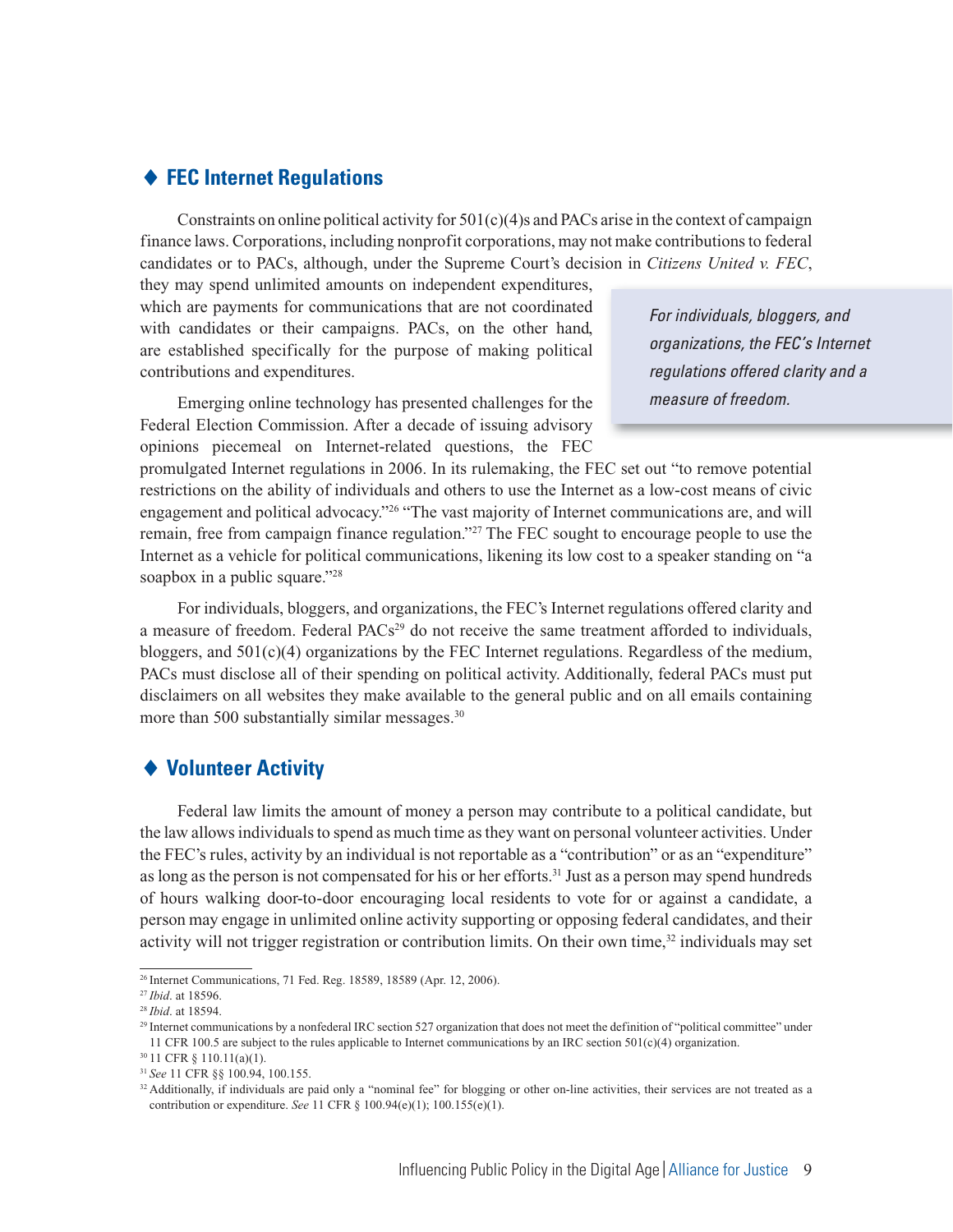up websites and blogs supporting or opposing candidates (and may comment on others' blogs), send emails, or conduct other activities advocating for or against candidates, and may reproduce materials from candidates' websites. Individuals may coordinate these activities with federal candidates and political parties, and the individuals' costs are not treated as contributions or expenditures. This rule applies regardless of who owns the computer.<sup>33</sup> In addition, these exceptions extend to groups of

The FEC's Internet regulations allow employees of a corporation to make "occasional, isolated, or incidental" use of corporate computers (as well as other equipment and facilities) to conduct individual volunteer activity in connection with a federal election.

individuals who have decided to incorporate for liability purposes so long as the corporation (1) is wholly owned by one or more individuals; (2) engages primarily in Internet activities; and (3) does not derive a substantial portion of its revenues from sources other than income from its Internet activities.34

#### - **Use of Organization's Computers and Equipment**

A section  $501(c)(4)$  nonprofit corporation may not allow its property—including its computers—to be used to support a federal candidate if the activity would be a prohibited in-kind contribution to the candidate.35 However, the FEC's Internet regulations allow employees of a corporation to make "occasional, isolated,

or incidental" use of corporate computers (as well as other equipment and facilities) to conduct *individual* volunteer activity in connection with a federal election. The employee's time will not be considered a contribution by the organization, nor will the corporation's decision to allow its equipment to be used for such purposes.<sup>36</sup>

"Occasional, isolated, or incidental" means the employee's use during or after working hours does not prevent the employee from completing his or her normal amount of work. Furthermore, the corporation may not condition the availability of the equipment on its being used for political activity, or on support for or opposition to any particular candidate or political party. There is no limit on the number of hours an employee may engage in individual political activity on the Internet, $37$  so long as

- <sup>n</sup> the employee completes the normal amount of work that person is paid for or is expected to perform;
- n the use does not increase the overhead or operating costs of the corporation; and
- $\blacksquare$  the employer does not coerce the employee into performing the activity.<sup>38</sup>

<sup>&</sup>lt;sup>33</sup> Under the tax laws, however, computers for a  $501(c)(3)$  organization may not be used for any political activity, presumably even by employees on lunch breaks or after work hours.

<sup>34 11</sup> CFR §§ 100.94, 100.155.

<sup>&</sup>lt;sup>35</sup> Note, however, that a nonprofit corporation exempt from tax under section  $501(c)(4)$  may use its resources to make unlimited express advocacy communications with its members or executive or administrative personnel, and those payments are not considered contributions or expenditures. See 11 CFR §§ 100.134, 114.1(a)(2)(i). Also, a 501(c)(4) organization—but not a 501(c)(3)—may use its property for independent expenditures, provided those activities are conducted independent of any candidate or campaign. *See Citizens United v. FEC*, 558 U.S. 50 (2010); IRC § 501(c)(3).

<sup>&</sup>lt;sup>36</sup> Keep in mind, though, that tax law prohibits political intervention by 501(c)(3) organizations; the fact that the FEC permits occasional use of a corporation's computer does not enable a charitable organization to get around the IRS prohibition for 501(c)(3)s.

<sup>&</sup>lt;sup>37</sup> In contrast, the safe harbor for non-Internet related activities is limited to one hour per week or four hours per month, regardless of whether the activity is undertaken during or after normal working hours. *See* 11 CFR § 114.9(a)(1).

<sup>38 11</sup> CFR § 114.9(a)(2)(ii).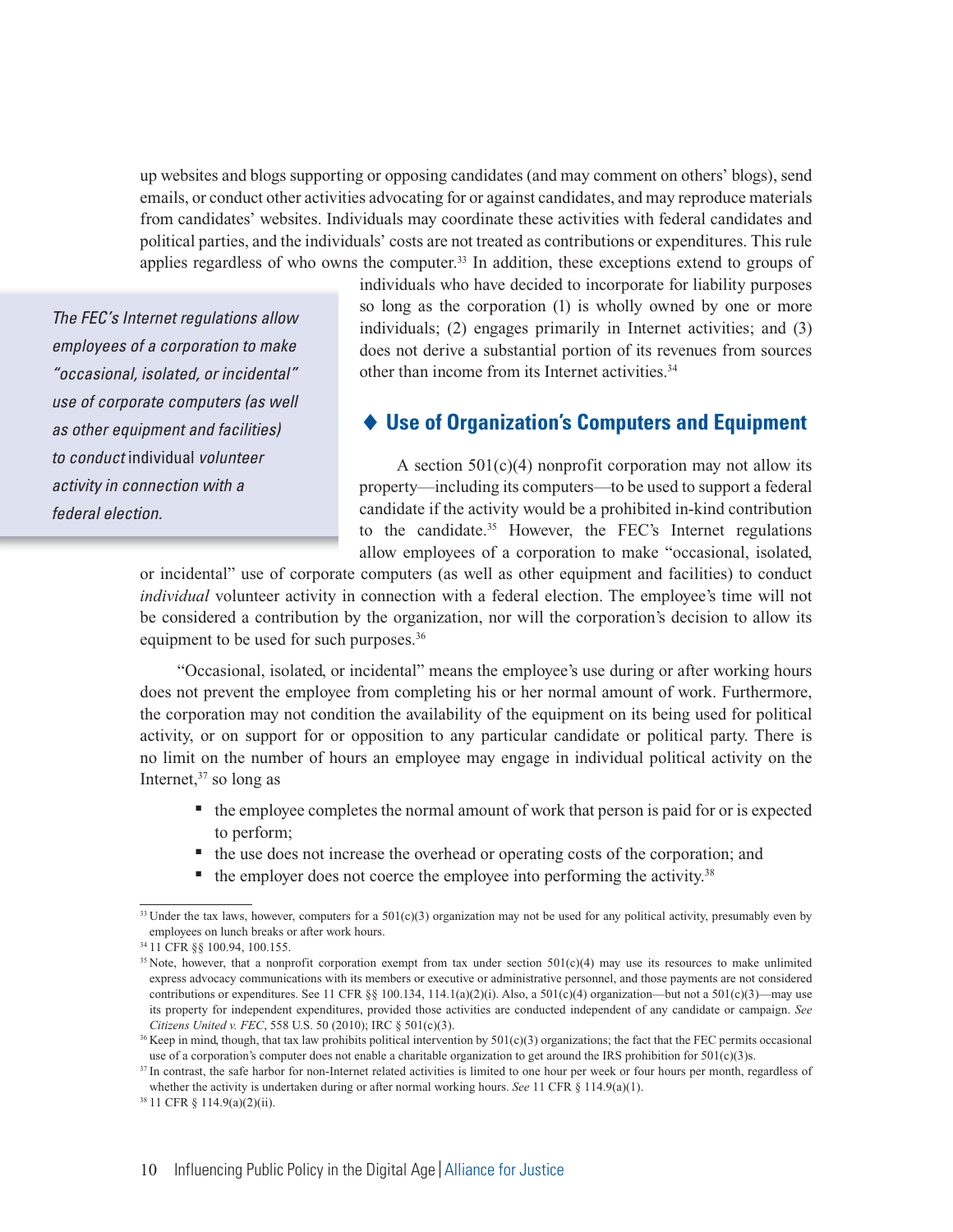Some states may follow a similar rule, so non- $501(c)(3)$  organizations should consult state law to determine whether employee use of work computers will result in a corporate contribution.

#### ◆ Paid On-line Ads

As an exception to the latitude given to Internet communications, the FEC treats paid on-line advertising just as it does TV or radio ads. "[C]ommunications placed for a fee on another person's web site" are subject to disclaimer requirements similar to those imposed on TV and radio ads.<sup>39</sup> This treatment is consistent with the philosophy of the FEC's Internet regulations:

The FEC treats paid on-line advertising just as it does TV or radio ads.

Just as the FEC decided not to regulate speech akin to a soapbox speechmaker, it analogizes paid online advertising to purchases of TV airtime.<sup>40</sup> Paid Internet advertising includes banner ads, popup ads, paid streaming video, and directed search results.

This means

- <sup>n</sup> The costs of a paid ad on the Internet that expressly advocates the election or defeat of a federal candidate must be paid for by a permissible source, such as a federal political committee (PAC) or an individual other than a foreign national. Corporations (other than  $501(c)(3)$ s) and labor unions may pay for them only if they are not coordinated with candidates or political parties.
- <sup>n</sup> Ads paid for by a corporation as an independent expenditure must include a disclaimer with the corporation's name and a statement that the ad is not authorized by any candidate or candidate's committee. The FEC granted a narrow exception to Google AdWords,<sup>41</sup> so those advertisements do not need a disclaimer, even if they support or oppose federal candidates.<sup>42</sup>
- <sup>n</sup> If a federal PAC purchases an ad on a website, the ad must have a disclaimer indicating the committee's name and address and whether or not the ad is authorized by a candidate or candidate's committee.

<sup>39</sup>*See* 11 CFR §§ 100.26, 110.11.

<sup>40 71</sup> Fed. Reg. at 18590.

<sup>&</sup>lt;sup>41</sup> Google AdWords are four-line advertisements that generally appear to the right side of a user's search results on Google. The first line is a 25-word headline, followed by two lines of text and then a URL, each of which may be up to 35 characters. Advertisers target AdWords based on the user's search terms.

<sup>42</sup> FEC Advisory Opinion 2010-19 (Google), available at http://saos.nictusa.com/saos/searchao?SUBMIT=ao&AO=3108.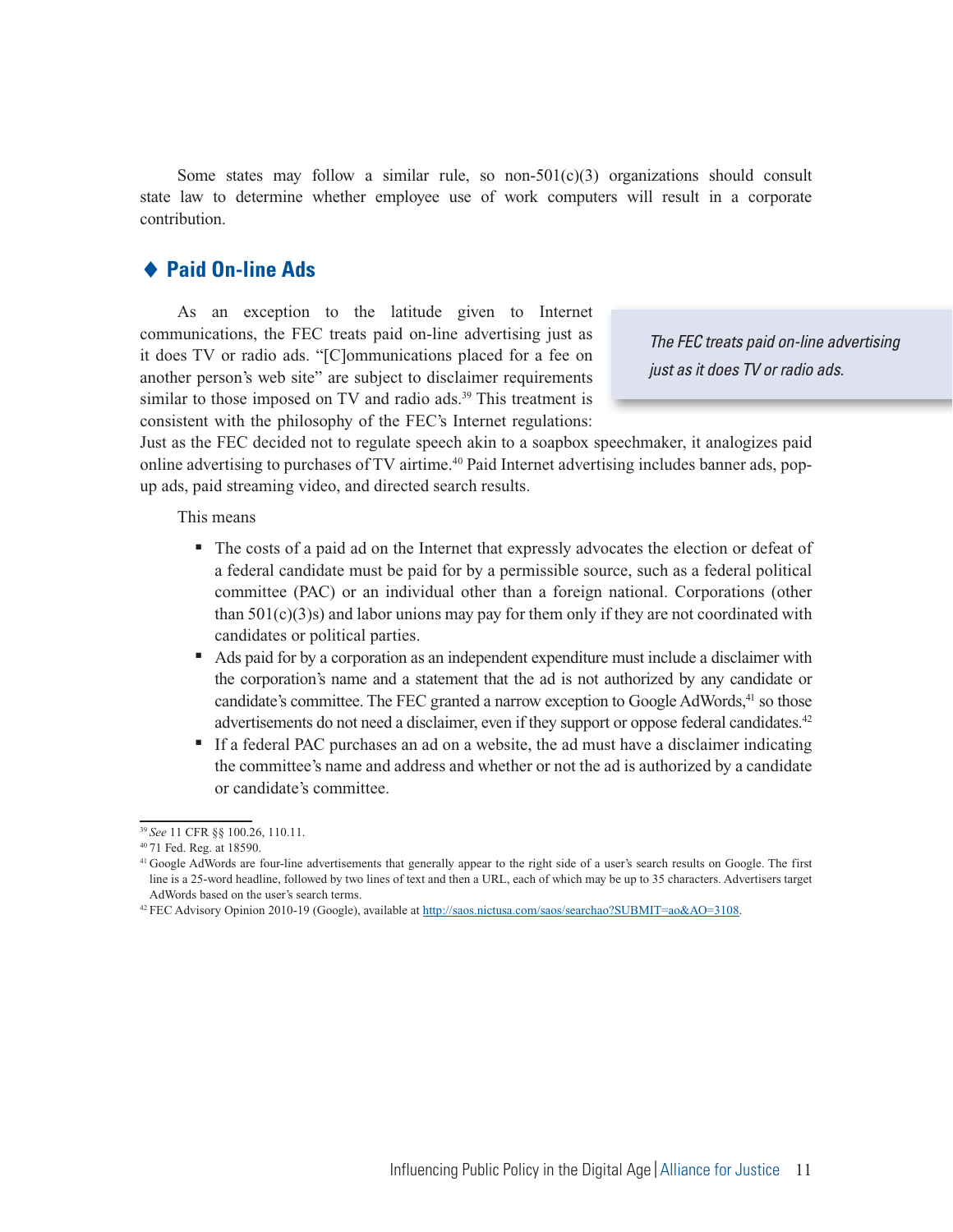# **Frequently Asked Questions**

# **Websites**

# **May our 501(c)(3) website provide links to candidates' websites?**

A  $501(c)(3)$  website may link to candidates' websites only if the links are presented in a neutral, unbiased manner that includes all candidates for a particular office.<sup>43</sup> If the 501(c)(3) website indicates it is providing a link to signal its support for the candidate, that would constitute prohibited campaign intervention by the organization.

**Example:** On its website, PEN Education Fund, a 501(c)(3) organization, may post an unbiased, nonpartisan voter guide and include a link to each candidate's website. The links are presented on a consistent, neutral basis, with text saying, "For more information on Candidate X, click here." Similarly, PEN Education Fund could post a list of all candidates for a given office, with links to each candidate's campaign website, as long as the context does not indicate support or opposition to any candidate.

PEN Education Fund may **not** post links only for selected candidates, with text that says, "To learn more about our favorite candidates, click here."

# **May a 501(c)(3) website include candidate endorsements?**

No. An organization's website must follow the same rules that apply to the other communication channels used by the organization. Furthermore, a  $501(c)(3)$  website may not indirectly provide information about favored candidates, such as by providing links where the context makes it clear that it is encouraging users to learn about specific candidates. Presenting links in a neutral manner, however, is permissible, such as on a webpage that provides links to all candidates for a given office, without indicating an organizational preference for any candidate.

#### **May our 501(c)(3) website include candidates' answers to our issue questionnaire?**

Yes, but the organization should take care not to indicate that it views one candidate's answers to be the "right" ones or the "wrong" ones. The IRS has said  $501(c)(3)$  organizations may

<sup>43</sup>*See* Rev. Rul. 2007-41, example 19.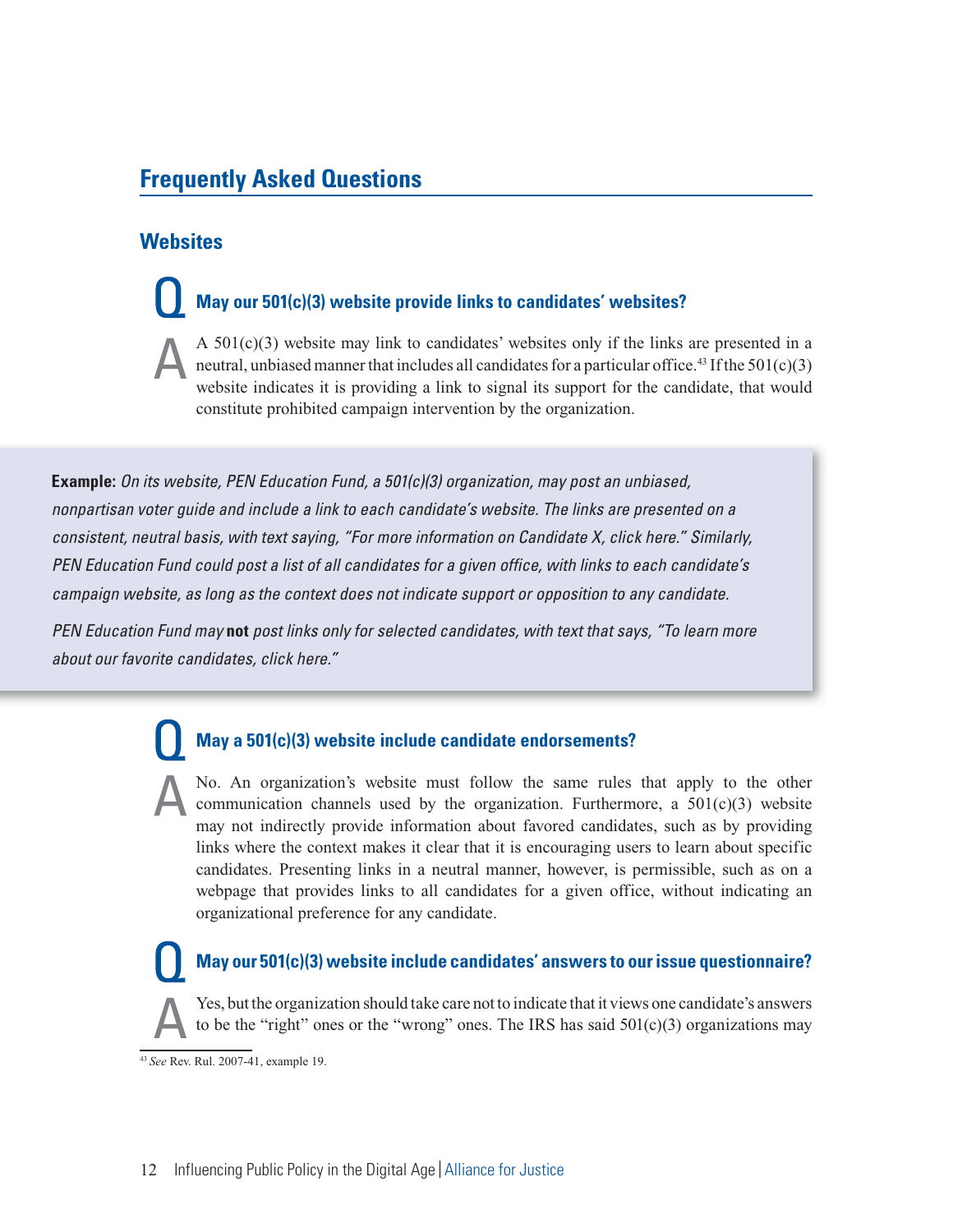publish candidate questionnaires if they select issues solely on the basis of their importance and interest to the electorate as a whole; if the questionnaire and any subsequent voter guide do not contain any biases or show preference for any candidate; and as long as the organization publishes all candidates' responses in their entirety.<sup>44</sup> If an organization publishes answers to its questionnaire online, it may include links to each candidate's website.<sup>45</sup>

The IRS might find even an unbiased, neutral questionnaire to be problematic if an organization posts the candidates' responses on its website, and other sections of the organization's website advocate for a particular position on the issues mentioned in the questionnaire.<sup>46</sup> The IRS might argue that by including the organization's own viewpoint on the website, the organization is telling readers the "correct" position on each issue, and from that readers could then infer which candidates the organization would support.

# **May a c3 and a c4 share a website?**

It depends on which organization owns the website. Under certain circumstances it may be possible to do a joint  $501(c)(3)/501(c)(4)$  website, such as if the  $501(c)(4)$  does not engage in political activity, or if the website is owned by the  $501(c)(4)$  and the  $501(c)(3)$ organization pays to post material on the site. Generally, though, if the  $501(c)(4)$  has any partisan electoral content, it will be safer for the  $501(c)(3)$  organization not to share a website. Maintaining separate websites helps to demonstrate that the two are separate organizations. In no case should partisan electoral material be included on a  $501(c)(3)$ website, unless the material is so clearly distinguished as belonging to another entity that it is impossible to attribute the content to the  $501(c)(3)$ .

# **May the website of a 501(c)(3) organization link to its affiliated 501(c)(4)'s website?**

A 501(c)(3) organization must be careful about its links.

During the 2008 election, the IRS said it would not pursue enforcement cases involving a link between a 501(c)(3)'s website "and the *home page* of a website operated by a related section 501(c)(4) organization." It is not clear how long this policy will remain in effect, and whether it would apply if the  $501(c)(4)$  home page listed the organization's candidate endorsements.

When linking from a  $501(c)(3)$  website to an affiliated  $501(c)(4)$  website—or vice versa it may be helpful to have a pop-up window appear, emphasizing to users that they are entering the site of a separate organization.

<sup>44</sup> Rev. Rul. 78-248.

<sup>45</sup> Rev. Rul. 2007-41 *at* example 19.

<sup>46</sup> *See* Lerner Memorandum at 3.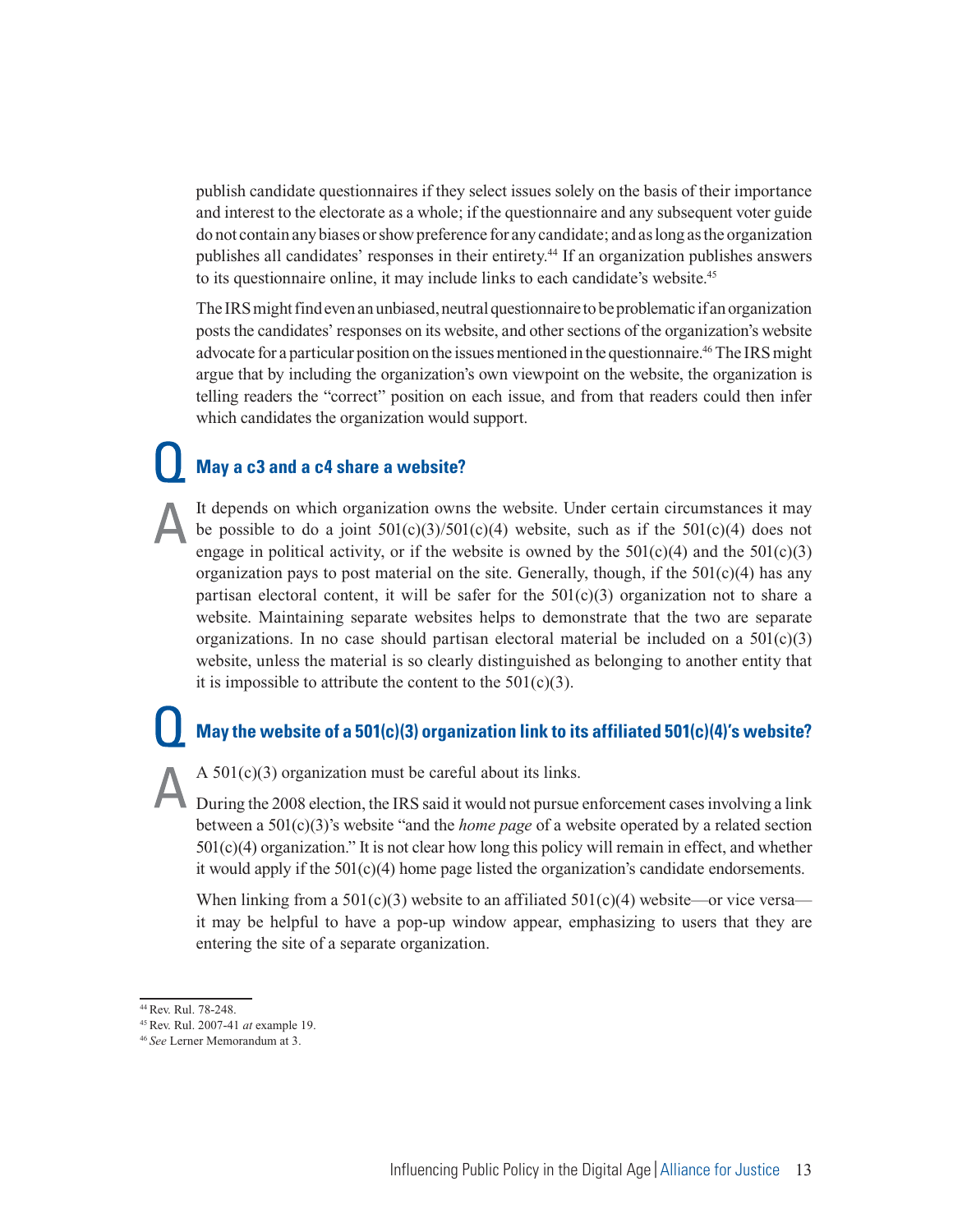#### **May a 501(c)(3) organization sponsor an ad that doesn't support a candidate, but the ad sends people to a website that does?**

If a 501(c)(3) organization is prohibited from doing something directly, it is prohibited from doing it indirectly. The  $501(c)(3)$  may not avoid the prohibition on political intervention simply by engaging in a two-step process of directing people to another site that contains endorsements. This applies in the context of links from one website to another, and from one type of media to another, such as mailers or ads directing people to a website.

**Example:** PEN Education Fund, a 501(c)(3) organization, sponsors a radio ad about clean air in the weeks before an election. The ad does not mention any candidates or the election. It ends with, "To learn who's protecting clean air in our area, go to www.CleanAirNow.org." If that website includes candidate endorsements or biased information about the candidates—even if the website is maintained by another organization—the IRS may view the ad's sponsor as engaging in impermissible political activity.

# **May a 501(c)(4) announce an endorsement on its website?**

Yes. If the cost is paid for by the  $501(c)(4)$ , and not by a PAC, then the associated expenses may be taxable for the organization. (A  $501(c)(4)$  must pay tax on its political expenditures or its investment income, whichever is less, to the extent they exceed \$100.) Note that prior to the U.S. Supreme Court's decision in *Citizens United v. FEC*, corporations were prohibited from conducting independent expenditures in federal elections and in some states' elections. Since the Supreme Court's decision in *Citizens United v. FEC*, all domestic corporations and various other entities may engage in independent expenditures—that is, activities supporting or opposing candidates that are not undertaken with the candidate's recommendation, suggestion, direction, control, or cooperation. In federal elections and in approximately half of the states, corporations may not contribute to candidates, so their endorsements must be conducted as independent expenditures.

In contrast to communications on a publicly available website, the rules are different in some elections if the endorsement is on a webpage, access to which is limited only to the organization's members. In these elections (including federal elections and most states), the material on that page may be coordinated with candidates. This spending must be disclosed for federal races, but many states do not require reporting of spending on activity directed only at members. For more information on state requirements, see the **Alliance** for Justice state law resources. An election agency may consider a website to be restricted to members if it is protected by a password only given to members, or if the URL or link to the webpage is included only in an email sent to members, but not reachable by links from public portions of the organization's website.<sup>47</sup>

<sup>47</sup>*See* FEC Advisory Opinions 1997-16 (Oregon Natural Resources Council) and 2000-07 (Alcatel USA).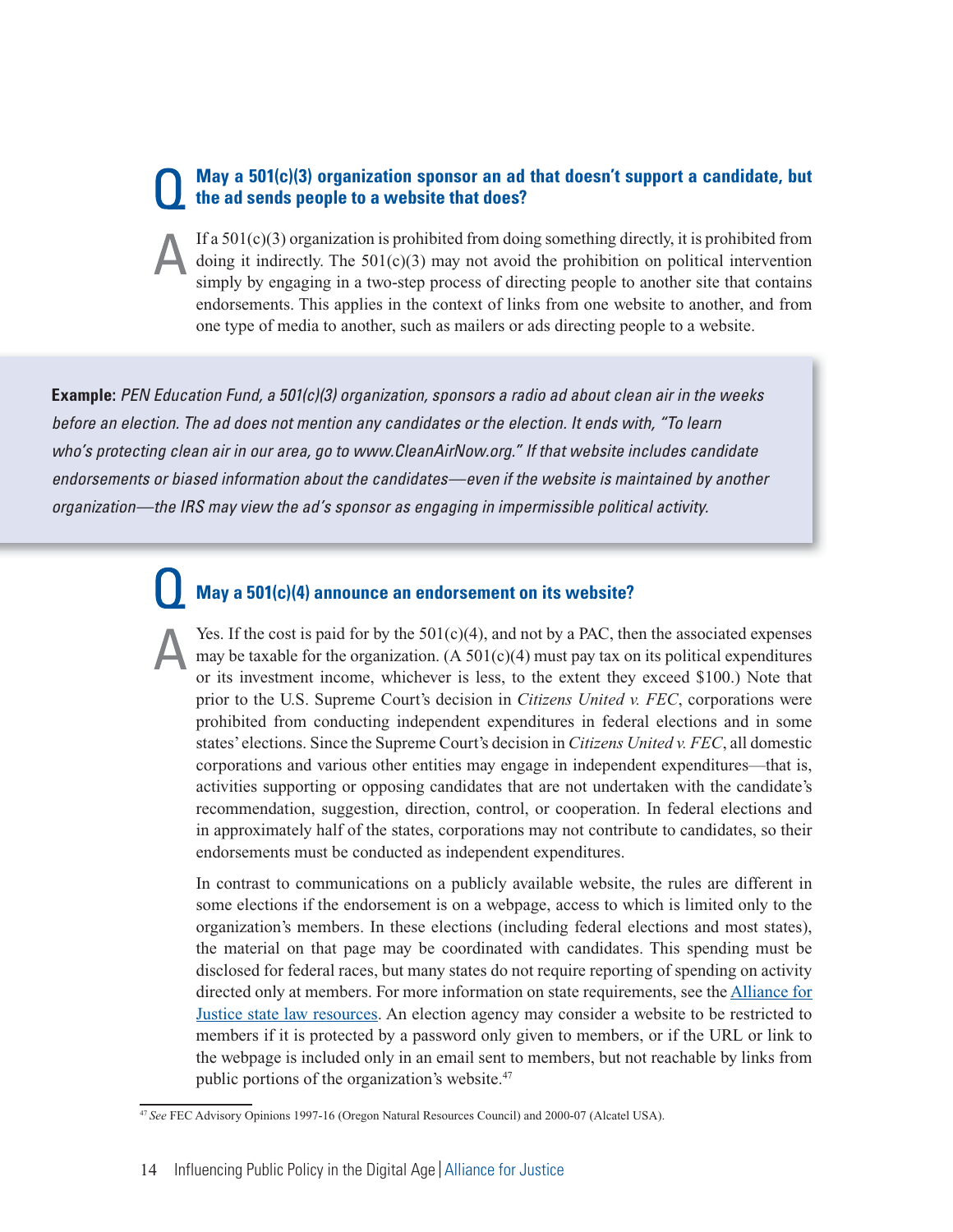Under the FEC's Internet regulations, it is possible a corporation may be allowed to coordinate with a candidate regarding an endorsement posted *publicly* on its website (i.e., not password protected for members' eyes only). Posting a statement on a corporation's own website does not fit within the FEC definition of a "public communication," so the activity does not need to be conducted as an independent expenditure. However, the costs related to the posting presumably would need to be reported by the endorsed candidate, and such costs would be an in-kind contribution by the corporation, which is prohibited under federal law. The FEC's Internet regulations do not resolve this internal conflict,<sup>48</sup> and the Commission has not yet addressed the issue in an advisory opinion.

Under federal law, a website endorsement does not need a disclaimer stating who paid for it, unless the organization purchases an online advertisement on another person's website.

## **Lobbying**

#### **May a 501(c)(3) public charity or 501(c)(4) organization use social media for lobbying?**

Yes. Social media provide myriad inexpensive opportunities to influence legislation. Organizations may leverage the low cost of emails, web postings, Facebook, and other social media to maximize their lobbying influence.

Section  $501(c)(3)$  public charities may lobby, but lobbying may not be more than an insubstantial part of the organization's activity. For an objective determination of whether lobbying is a substantial part of an organization's activity, charities may elect to use the "section 501(h) expenditure test" to measure their lobbying. More information regarding the section 501(h) expenditure test and the lobbying limits imposed on public charities is available in the Alliance for Justice publication, *Worry-Free Lobbying for Nonprofits*, available here. The low cost of social media tools means a section  $501(c)(3)$  organization may send numerous email alerts, status updates, or other efforts without exceeding the limits on its lobbying activities under the 501(h) expenditure test.

In addition to the limits imposed on "direct lobbying" communications to legislators and others, tax law imposes far stricter limits on "grassroots lobbying" aimed at the public.49 Communications on Facebook or a publicly accessible website that ask people to contact their legislators to support or oppose a particular bill<sup>50</sup> will be considered grassroots lobbying. Under tax law, communications to an organization's members are treated as direct

<sup>48</sup>*See* 71 Fed. Reg. at 18596.

<sup>49</sup>*See* IRC §§ 501(h), 4911(c). Grassroots lobbying is communications to the public referring to specific legislation, reflecting a view on the legislation, and encouraging the recipients of the communication to take action with respect to the legislation. Treas. Reg. § 56.4911-2(b)(2).

<sup>50</sup> Communications that do not mention a particular bill may still be considered lobbying under IRS regulations. The IRS defines "specific legislation" as including legislation that has already been introduced into a legislative body; ballot initiatives, referenda, and constitutional amendments being circulated among voters for their signatures, as well as, in certain circumstances, proposed legislation. See IRC § 56.4911-2(d)(1).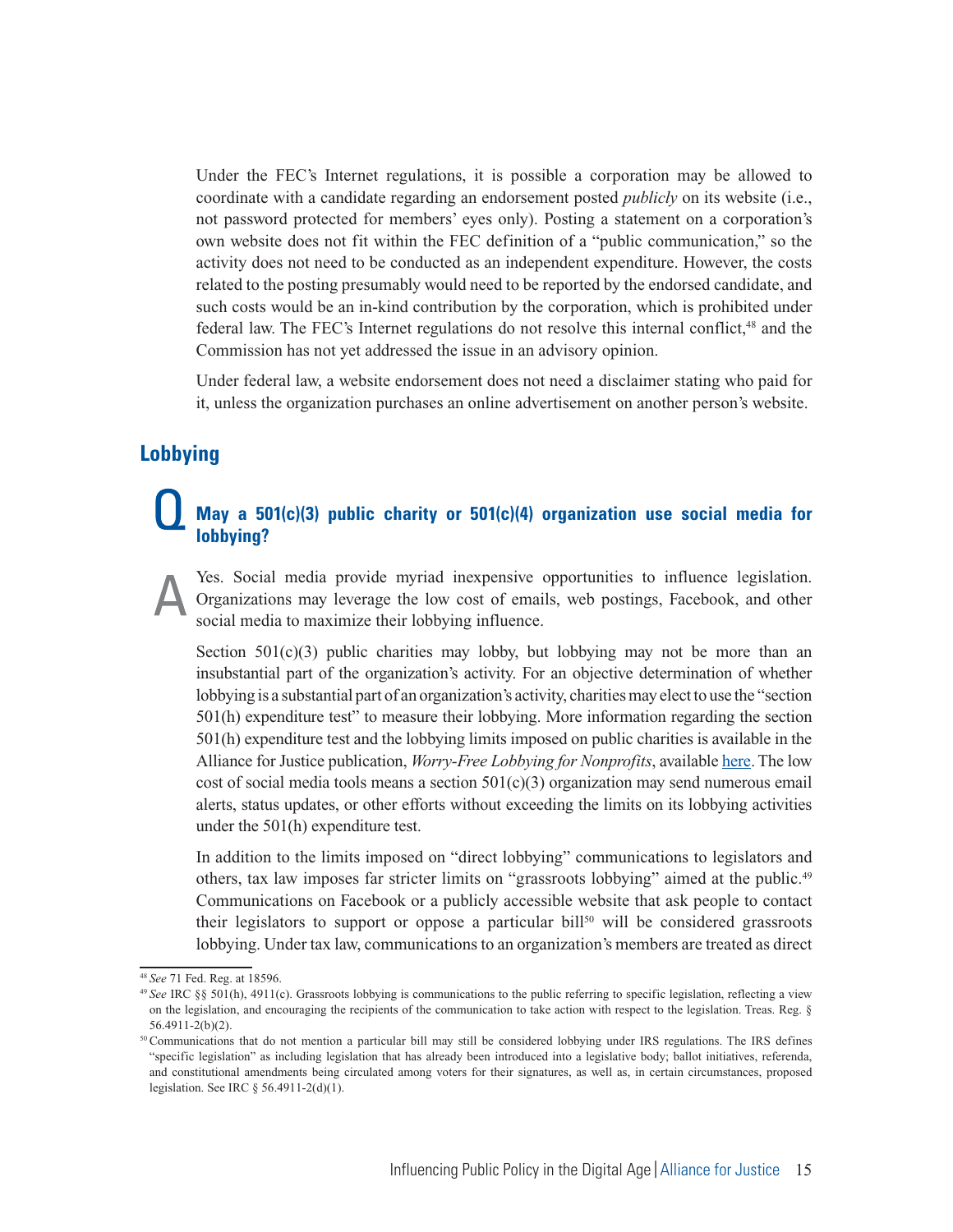lobbying, rather than as grassroots lobbying, meaning that organizations may engage their members in more lobbying activities.<sup>51</sup> Posts on Facebook, Twitter, and the like, which are not limited to an organization's members, will be treated as grassroots lobbying even if the publicly accessible post encourages only the organization's members to engage in lobbying. Organizations that want to limit a lobbying communication to their own members, so the communication will be treated as direct lobbying, should use email, text messages, or password-protected websites, rather than a publicly accessible website.

**Example:** An organization posts a statement on Senator Doe's Facebook Wall, stating, "Sen. Doe, support your constituents by voting to pass S.B. 321 to expand health care." This communication would likely be treated as direct lobbying by the IRS, because it is a communication directly to Senator Doe on a communication vehicle managed by her staff.

If the statement instead said, "Citizens of Maine, contact Sen. Doe and tell her to vote for S.B. 321," then the cost would be grassroots lobbying, because it is a communication that refers to specific legislation, reflects a view on that legislation, and encourages recipients other than the decision-maker to take action with respect to the legislation. Note that it likely would be considered grassroots lobbying regardless of whether the organization posted the statement as its own status update or posted it on Sen. Doe's own Wall.

> It is important to keep in mind that the IRS may view certain communications about legislation or issues as political advocacy rather than lobbying.<sup>52</sup> A tweet, text, or email urging people to contact a particular senator about a certain piece of legislation may be viewed by the IRS as a political communication. Factors the IRS will examine include whether the communication mentions a candidate shortly before an election, whether it is targeted to voters in that election, whether it mentions a candidate's position on an issue that is a hot topic in the campaign, and whether the communication is tied to a specific upcoming legislative vote on the issue.

**Example:** PEN Education Fund, a 501(c)(3) organization, posts the following Tweet a week before an election: "Tell @Sen.Smith thx 4 being a great clean-air champ for the past 6 yrs., and say you want him to vote for the Clean Air Bill next year." Clean air has been a key campaign issue distinguishing the two candidates, and the clean air bill will not be voted on before the election. The IRS may view this tweet as political advocacy rather than lobbying.

<sup>51</sup> Treas. Reg. § 56.4911-5.

<sup>52</sup> Rev. Rul. 2007-41 at 8.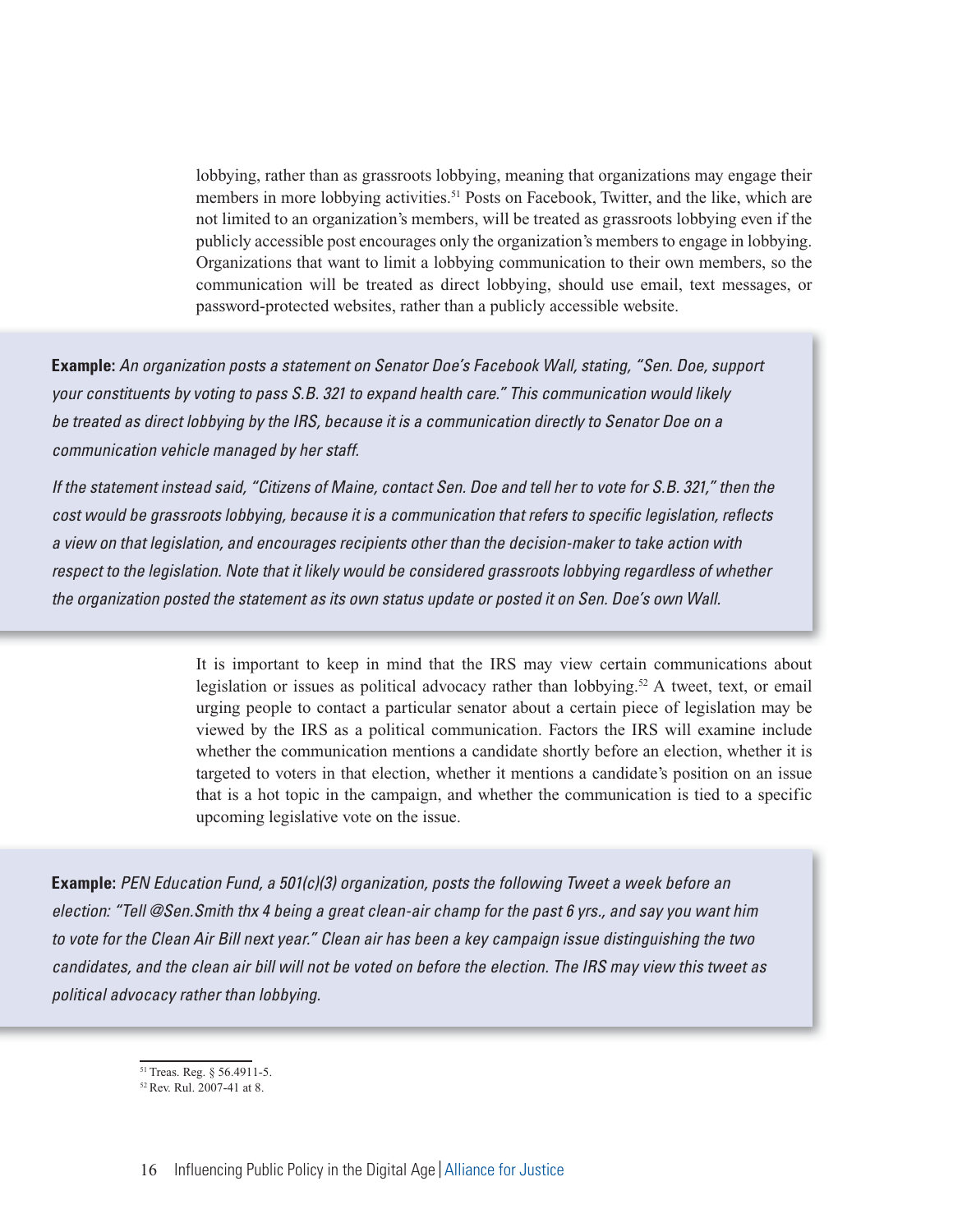#### **Blogs**

## **May staff or guest bloggers support candidates on our 501(c)(3)'s blog? What about supporters or opponents who add comments to blog posts?**

Treatment of blog comments is a difficult issue for nonprofit organizations. Blogs are an inexpensive way to broadcast an organization's message to a large audience, but monitoring a large and active blog can consume an enormous amount of staff resources, making this otherwise cheap resource too expensive to be cost-effective. The IRS has not answered this question, leaving organizations with little to help guide their decisions about how to approach blog comments. In the absence of IRS guidance, organizations may consider the following principles.

*Staff postings:* Because staff-written postings carry the imprimatur of the organization, they are likely to be attributed to the organization. This is the case even if the staff member writes the posting on his own time, without using organizational resources.<sup>53</sup> Therefore, postings by staff on a  $501(c)(3)$  website may not support or oppose candidates, or in any way violate the prohibition on campaign intervention. Staff postings on a  $501(c)(4)$  website are permissible, so long as they comply with applicable campaign finance laws. Staff of a  $501(c)(3)$  may post political content on a  $501(c)(4)$  website if the two organizations have a written cost-sharing agreement in place, under which the  $501(c)(4)$  pays for the staff member's time, ensuring that no  $501(c)(3)$  funds are used for political advocacy.

*Guest postings:* It is unclear how the IRS would treat posts written by guest bloggers (i.e., individuals who are not employees or organization officials) on an organization's website. If the IRS follows precedents in which it has permitted  $501(c)(3)$  organizations to serve as a public forum for promoting ideas,<sup>54</sup> it will not treat guest bloggers as speaking on behalf of the organization, provided the blog includes a disclaimer stating that the views expressed are those of the guest bloggers and not necessarily those of the organization, that the organization does not endorse any political candidates, and that the commentaries are presented as a public service in the interest of informing the public.

It remains possible, however, that the IRS may treat a guest blogger's post as being speech by the organization. In a ruling relating to Internet activity, the IRS stated, "If an organization posts something on its web site that favors or opposes a candidate for public office, the organization will be treated the same as if it distributed printed material, oral statements or broadcasts that favored or opposed a candidate."<sup>55</sup> This ruling did not include caveats saying a web posting would be acceptable if it contained appropriate disclaimers.

*User Comments:* Comments by the general public posted on an organization's blog likely will not be attributed to an organization if the organization allows comments to be posted

<sup>53</sup>*See* Rev. Rul. 2007-41, example 4.

<sup>54</sup>*See* Rev. Rul. 72-513, Rev. Rul. 74-574, Rev. Rul. 86-95.

<sup>55</sup> Rev. Rul. 2007-41 at 11.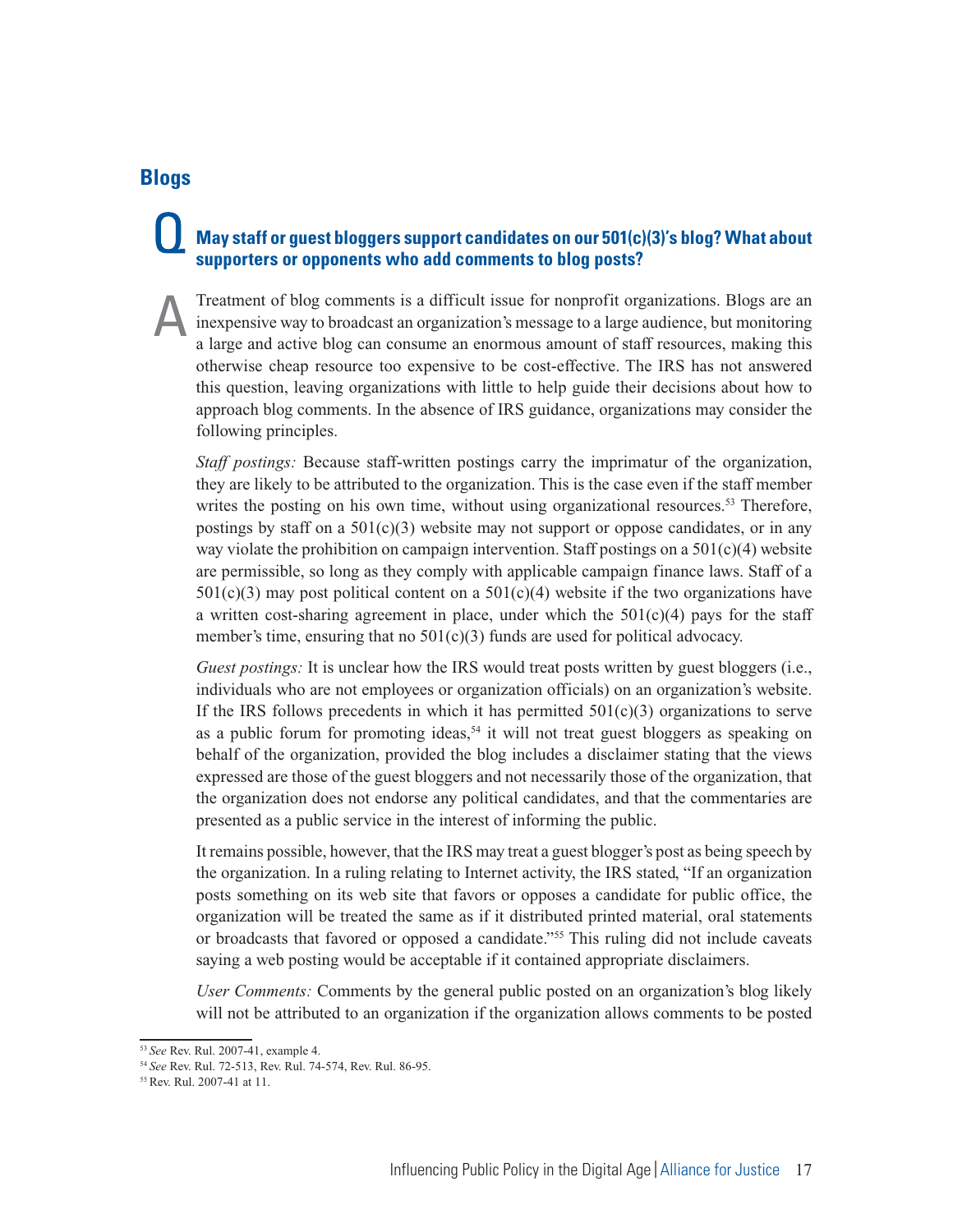regardless of political viewpoint. To avoid having comments attributed to the organization, the blog should include a prominent disclaimer stating that the views expressed are those of the people making the comments and not necessarily those of the organization, that the organization does not endorse any candidates, and that the commentaries are presented as a public service in the interest of informing the public. An organization may delete comments that contain offensive language. However, if it deletes only some comments based on their political content and not all comments with political content, the organization may open itself to an accusation that it is promoting one political message over another.

# **Email Lists**

# **May a 501(c)(3) let a 501(c)(4) or a candidate use its email list?**

A  $501(c)(3)$  organization may not provide an email list for free to candidates, political parties, or even a politically active  $501(c)(4)$  organization because to do so would allow  $501(c)(3)$  resources to subsidize the activities of the candidate, party, or  $501(c)(4)$ . If the  $501(c)(3)$  makes a list available for rent at fair market value to anyone who wants to rent it, then the charity may make its list available on that basis to  $501(c)(4)$ s, candidates, and political parties.<sup>56</sup> A  $501(c)(3)$  may not allow a candidate or political party to use its lists, even with fair compensation, unless the charity also is willing to make its lists available to all candidates and to all political parties. To ensure the list is equally available to all candidates, the  $501(c)(3)$  organization should inform the other candidates that the list is available. Income from list rentals is generally not subject to unrelated business income tax (UBIT) because it is exempt as royalty income. For more information, see *The Connection*.

#### **May a 501(c)(4) organization let a candidate or political party use its email list?**

Because an organization's email list has value, giving a list to a candidate is a contribution. Where the law allows corporate contributions, a  $501(c)(4)$  may give its email or other membership list to a candidate. In jurisdictions that prohibit corporate contributions (e.g., federal elections and in many states), the candidate or political party must pay the  $501(c)(4)$ organization fair market value for using the list. Payment for the email list must be made to the  $501(c)(4)$  in advance. Otherwise, the organization may be found to have made an in-kind contribution to the candidate or party. Unlike a  $501(c)(3)$  organization that rents its lists to candidates, a 501(c)(4) organization may choose to rent, sell, or give its list only to the candidates it supports; a  $501(c)(4)$  organization does not need to make the list available to everyone who requests it.

<sup>56</sup>*See* Judith E. Kindell and John Francis Reilly, *U.S. Internal Revenue Service, Exempt Organizations Continuing Professional Education Text FY 2002, Election Year Issues (2002)*, 383-84, available at http://www.irs.gov/pub/irs-tege/eotopici02.pdf.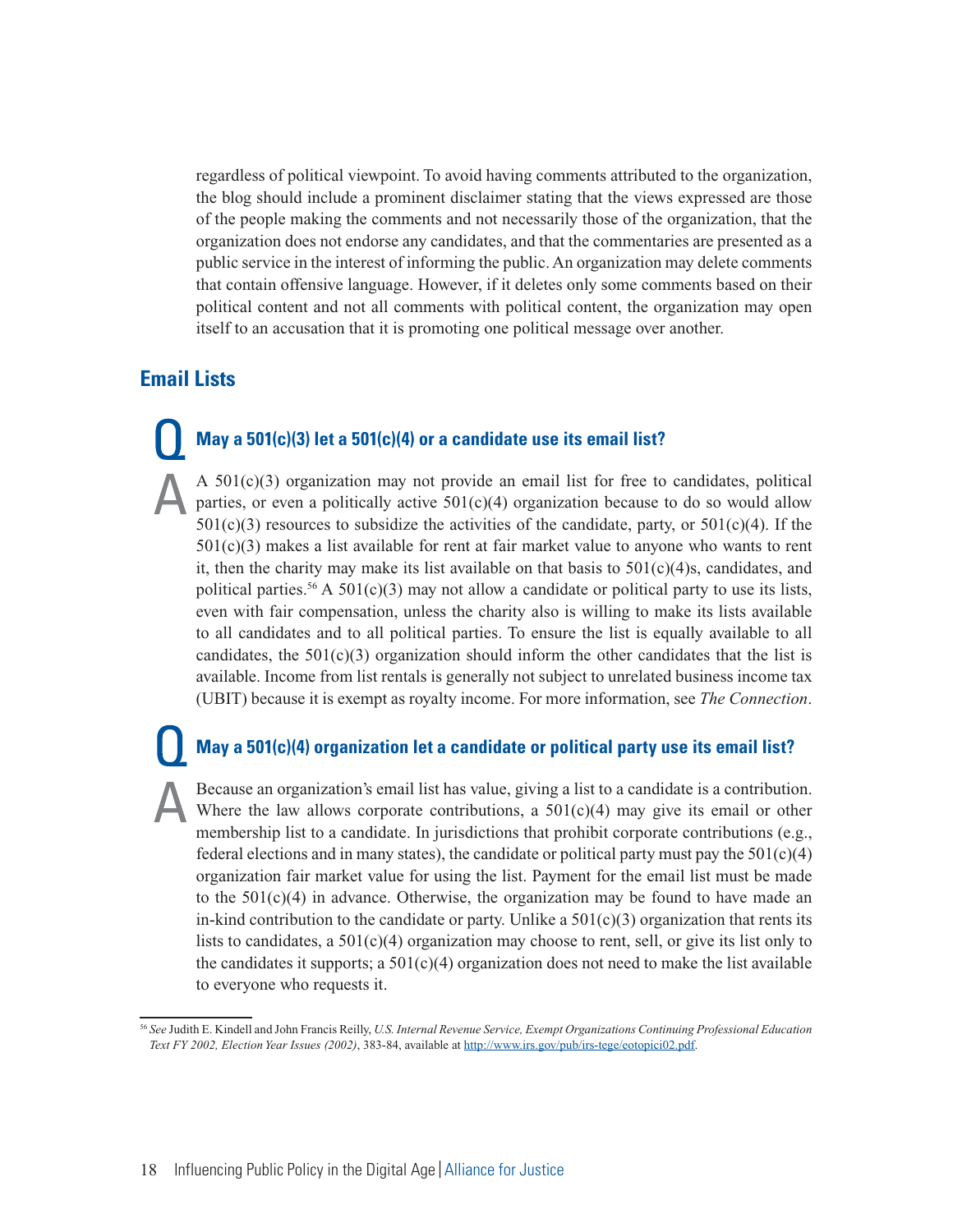# **What are the rules for moderating an email listserv?**

No clear rules have been set by the IRS or FEC regarding moderation of email listservs. Depending on how the listserv is operated, the principles regarding their management may follow those applicable to membership communications or to blogs.

For listservs open only to members, postings should be treated as membership communications.<sup>57</sup> This means a  $501(c)(4)$  organization may make unlimited communications to support or oppose candidates, participants in the listserv may send candidate-related messages without restriction, and those messages may be coordinated with the candidate or his campaign. A  $501(c)(3)$  organization should not allow its staff members to send emails to the listserv supporting or opposing candidates, as these may be attributed to the organization and considered by the IRS to be impermissible campaign intervention. Members' candidate-related emails may be defensible if the organization allows comments to be posted regardless of political viewpoint and if the organization periodically sends list members a disclaimer stating that the views expressed are those of the individuals making the comments and not necessarily those of the organization, that the organization does not endorse any candidates, and that the commentaries are presented as a public service in the interest of informing the membership.

Listservs open to the public or to people who are not members of the organization should be treated somewhat differently. Staff-written emails on a 501(c)(4) listserv may support or oppose candidates only to the extent that they are written as independent expenditures or where permissible—as in-kind corporate contributions from the organization. Participants on a  $501(c)(4)$ 's public listserv may be permitted to post emails supporting or opposing candidates in three situations: 1) if listserv expenses are allocated as in-kind contributions to the candidate; 2) if the expenses are an independent expenditure for the candidate; or, potentially 3) if the organization includes proper disclaimers stating that the views expressed are those of the individuals making the comments and not necessarily those of the organization. A  $501(c)(3)$  should not allow its staff to post comments supporting or opposing candidates on a public listserv, and list participants should receive a disclaimer informing them that the organization does not support or oppose candidates and that participants should not post material supporting or opposing candidates.

# **Social Networking Sites**

#### **Do the IRS and FEC rules apply to social networking sites like Facebook, Twitter, YouTube, and MySpace?**

Social networking is uncharted territory for the IRS and FEC, but the agencies' broader rules most likely apply to social networking sites just as they do to other communications

<sup>&</sup>lt;sup>57</sup> The analysis in this section applies only to federal elections and elections in states whose campaign-finance laws do not treat communications with an organization's members as a contribution. The analysis differs for state laws that do not include a membership communications exception.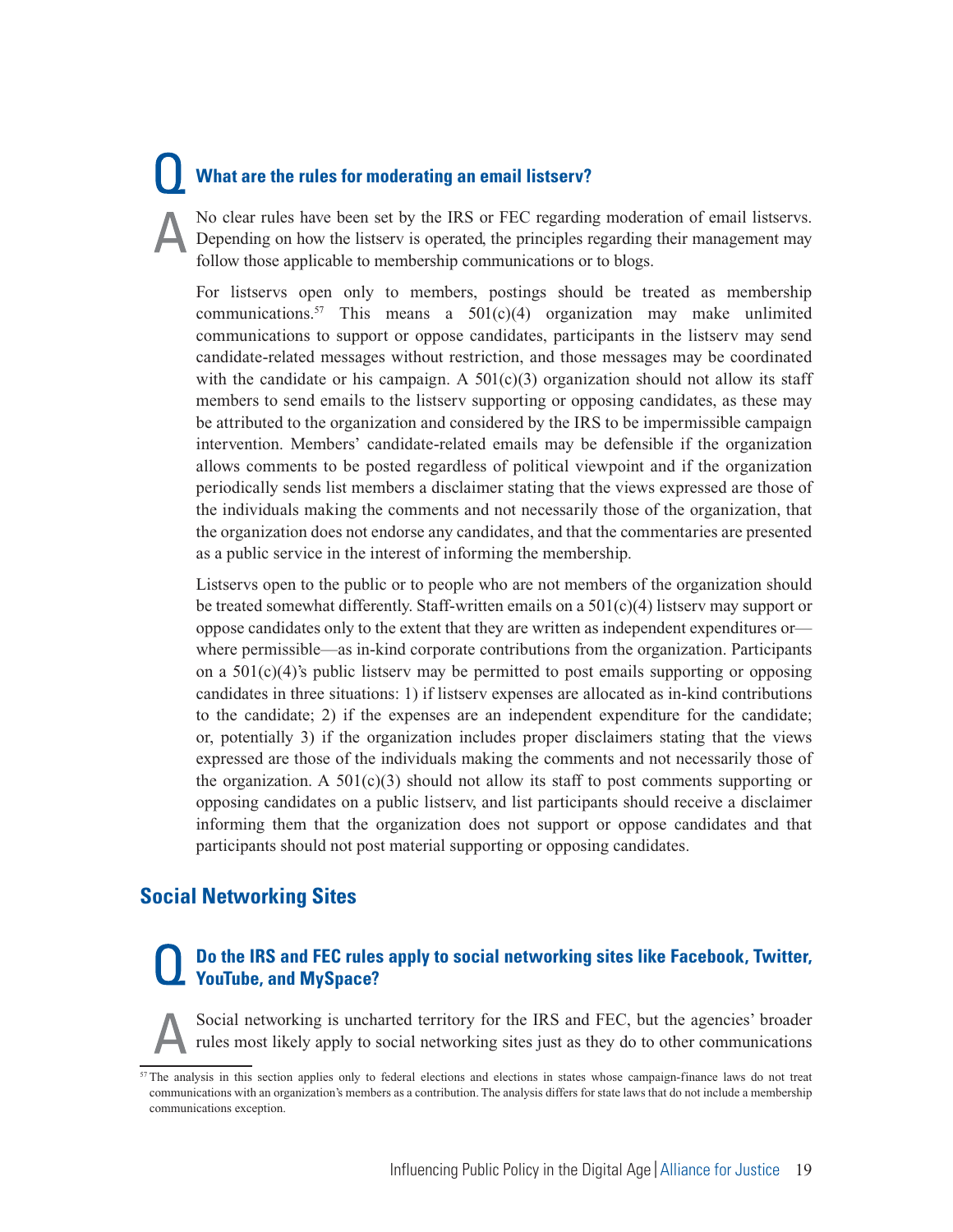channels. Organizations should assume that  $501(c)(3)$ s may not use social networking sites to intervene in elections and that  $501(c)(4)$  political activity must follow the relevant state or federal laws regarding corporate campaign contributions and independent expenditures.

#### **What are the rules for "friending," "liking" or "following" politicians?**

While no specific "rules" regulate the friending or following of politicians, tax law and IRS regulations provide some principles to guide organizations. Section  $501(c)(3)$  organizations may not intervene in elections, such as by showing bias against or preference for particular candidates.58 By taking action to friend or like a person on Facebook, the organization is signaling its approval of that person. If a  $501(c)(3)$  organization links to the profile of a political candidate as a Facebook "friend" or someone they "like," the organization's action likely shows a preference for that candidate over others. Whether the IRS would view "following" a person on Twitter as indicating approval for that person is unclear; organizations may follow someone simply to monitor what that person is saying, without passing judgment on the speaker.

Depending on the circumstances, the analysis may be different if the organization friends or likes the official government profile created by a public official, rather than that of a candidate. It may be preferable to connect to an official's public profile rather than to a campaign profile. In that situation, the IRS might view the organization as signaling approval for the politician's official actions but not passing judgment on the politician's election campaign, which may carry less risk. The analysis would be based on the specific facts and circumstances of the situation, such as the timing in relation to an election, whether the organization likes all members of a particular committee or delegation, comments by the organization on Facebook related to that official, and other factors. However, because friending or liking a public official may be viewed as akin to an endorsement of that person, it is possible the IRS would view any such action by a 501(c)(3) organization to be an impermissible political endorsement, even when done to a politician's official government page.

A 501(c)(4) organization, because it may engage in political activity, is not bound by these restrictions. A  $501(c)(4)$  may friend, follow, or like any candidate. The costs involved (which are likely to be de minimis) may be subject to the jurisdiction's campaign finance laws and may need to be reported as an in-kind contribution or an independent expenditure.

#### **Does a 501(c)(3) have to reject politicians' requests to "friend" or "follow" the organization? What if they say they "like" the organization?**

Generally, a  $501(c)(3)$  organization should treat public officials and candidates no differently than it treats other Internet users. If an organization accepts all friend requests and all Twitter followers, it reasonably may accept public officials and candidates, too, without bias for or against any candidates or parties. By simply following the organization's policy of

<sup>&</sup>lt;sup>58</sup> Treas. Reg. § 1.501(c)(3)-1(c)(3)(iii); Rev. Rul. 2007-41.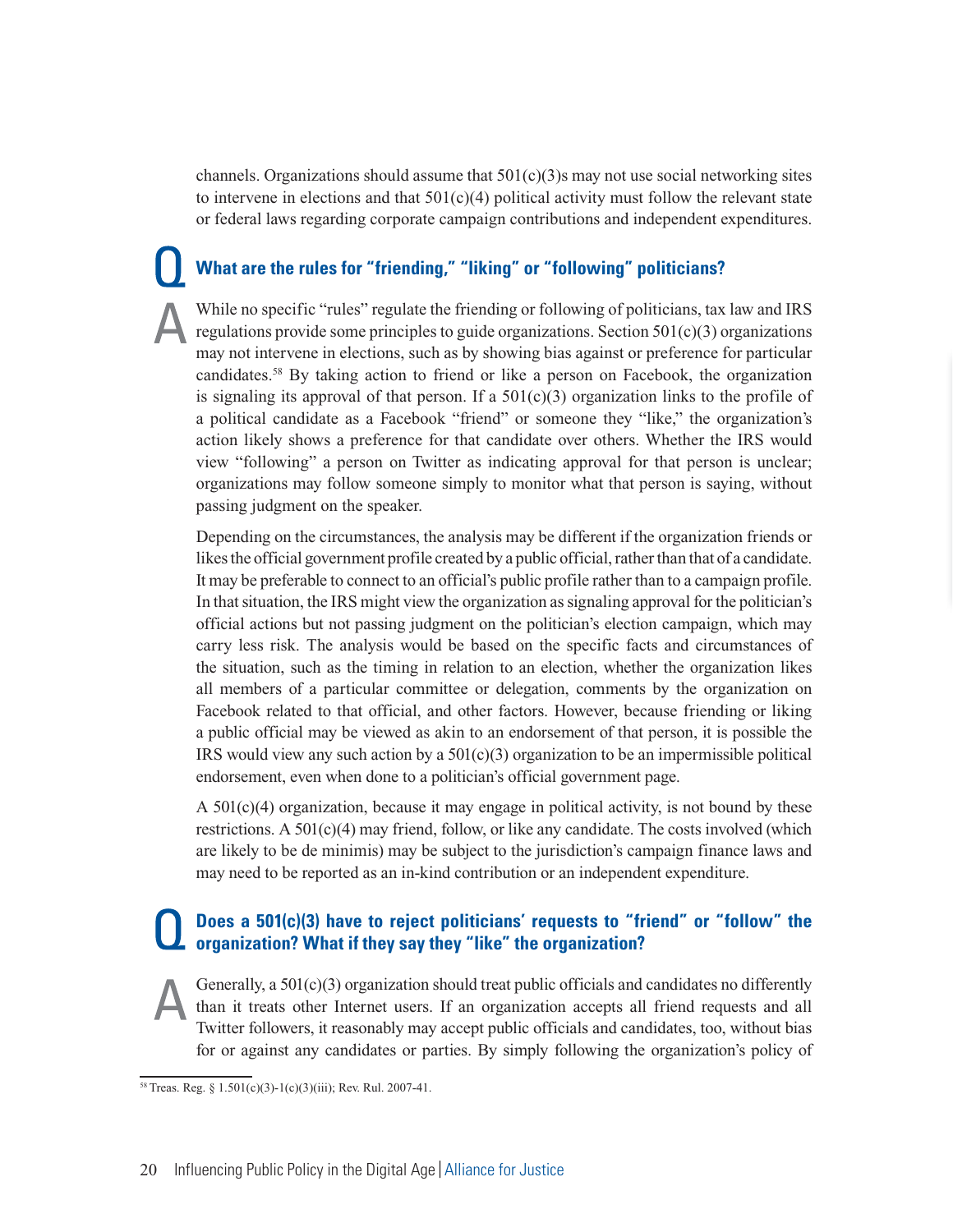accepting all Facebook and Twitter requests, these instances differ from situations where the organization itself is making an affirmative step to state an organizational preference for a particular officeholder or candidate by reaching out to friend of follow the candidate. If a candidate likes an organization on Facebook, the organization has no control over that statement, just as it would not have any control over a candidate standing up at a debate and verbally praising the organization and saying he likes it. The IRS analysis would be on the organization as the speaker, and whether the organization is endorsing the candidate, not the other way around.

**Example:** The IRS may view PEN Education Fund, a 501(c)(3) organization, to have engaged in prohibited campaign activity if it "Likes" city council candidate Jim Jones. However, if Jones decides to like PEN Education Fund from his Facebook page, and PEN Education Fund does not actively engage with Jones, the organization should not be seen as engaging in campaign activity.

A 501(c)(4) group, in contrast, may "Like" candidate Jones. It may also post a status update that announces, "Great news! We've been 'Liked' by Jim Jones, a city council candidate who's a long-time hero on our issues."

> *Note: Twitter etiquette at one time encouraged users to return the favor to their followers by following them back. However, following someone may send a different message than passively accepting that person as a follower. If the IRS views following someone on Twitter to be an endorsement of that person's views, then a 501(c)(3) organization that follows a candidate is impermissibly intervening in an election, even if the organization is doing it only as a polite gesture after the candidate had first followed the organization. Without clear guidance from the IRS, it is difficult to know whether the IRS would make distinctions between liking a candidate on Facebook and following him or her on Twitter. The safest route for 501(c)(3) organizations is to buck Twitter etiquette and not follow any candidates.*

#### **May we talk about candidates in tweets, texts, and status updates?**

An organization should discuss officeholders and candidates in tweets, texts, and status updates only to the extent they would do so in other communications channels. Section  $501(c)(3)$  organizations may tweet, send texts, or post status updates about public officials, as long as those messages do not intervene in the officials' elections. For example, a  $501(c)(3)$ organization could use Twitter and Facebook to rally its supporters to take action on grassroots lobbying,59 providing the names of particular legislators to contact, but only if such activity is truly lobbying in nature and is not political activity in disguise.<sup>60</sup> If the message is focused only on the legislation and does not communicate support for or

<sup>59</sup> Section 501(c)(3) organizations may conduct no more than an insubstantial amount of lobbying. *See* I.R.C. §§ 501(h), 4911.

<sup>60</sup>*Cf.* Rev. Rul. 2004-6, available at http://www.irs.gov/pub/irs-drop/rr-04-6.pdf.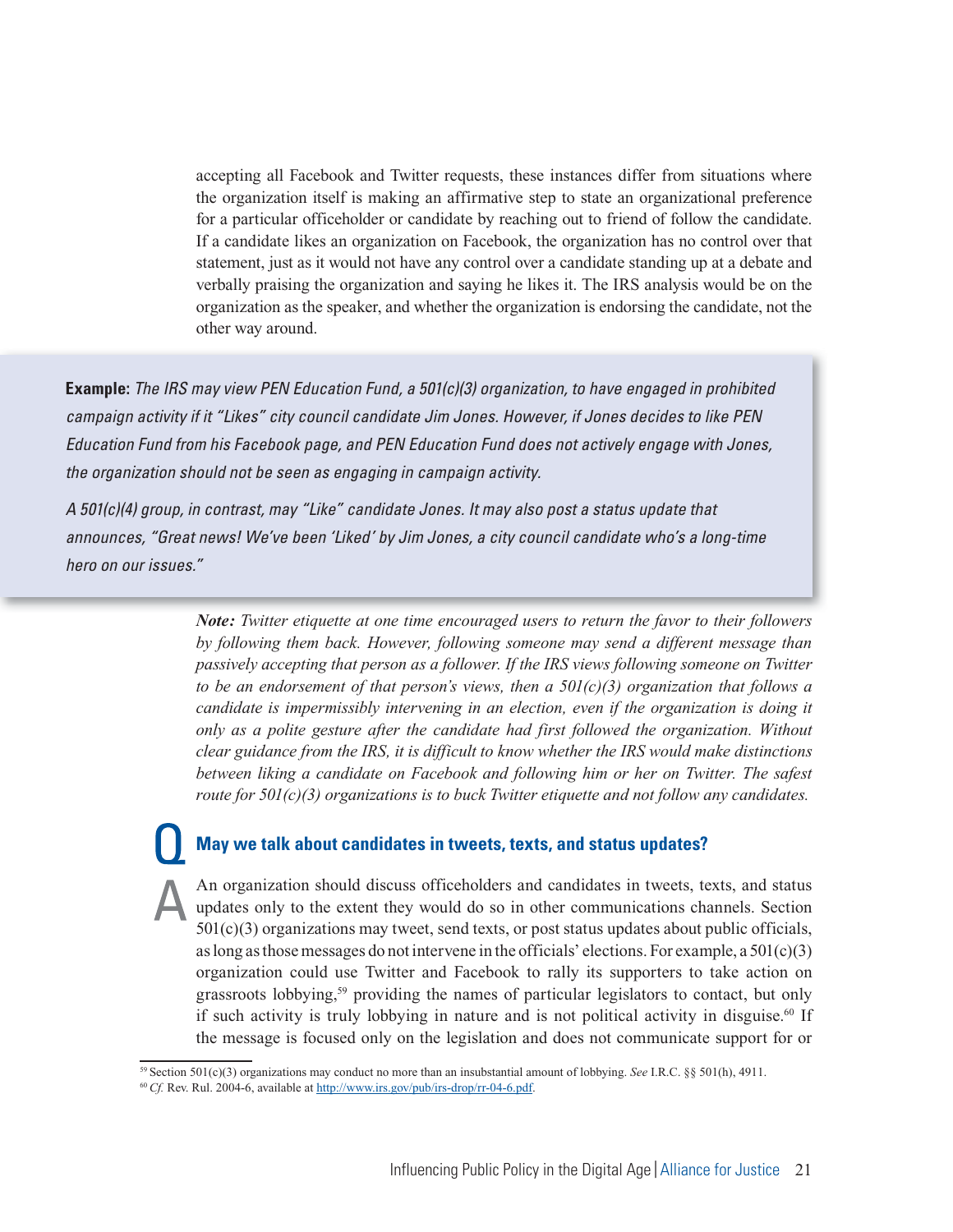opposition against the candidate, the IRS may consider the message to be lobbying and not political intervention.

**Example:** A section 501(c)(3) organization should be able to post the following tweet as a grassroots lobbying expenditure, without it being viewed as political activity: "Call or email @SenJones today; he's key on health care bill, and we need him to vote yes. Vote is tomorrow, so it's urgent! 202-224-6441."

> A  $501(c)(3)$  organization should not, however, tweet, text, or post information about candidates that shows a bias or preference concerning the candidates. For example, retweeting a candidate's announcement for office or about an upcoming rally could be viewed as akin to favoring that candidate. Similarly, tweeting or posting a link to a newspaper's endorsement of a candidate would be viewed as recommending to the organization's followers that they should read (and, presumably, agree with) the newspaper's endorsement.

> The facts and circumstances of a particular message from a  $501(c)(3)$  organization will determine whether it communicates permissible issue advocacy or impermissible political intervention.<sup>61</sup>

> A 501(c)(4) organization, in contrast, may use Facebook, Twitter, YouTube, and all other communications channels at its disposal to conduct unlimited lobbying, issue advocacy, and political campaign activity, as long as political activity does not become its primary purpose. For political activity, the relevant federal or state campaign finance law may require reporting of the costs, either as an in-kind contribution to the candidate (where corporate contributions are permitted), or as an independent expenditure. Under federal law, the status updates and Facebook pages of corporations do not need disclaimers because the organization does not need to pay Facebook for its service. Paid advertisements placed on Facebook do, however, need a disclaimer identifying the corporation that paid for them. Under certain state laws regulating social media, such as Maryland's, a Facebook page may require a disclaimer.

#### **What should we do if a candidate or supporter posts something political on our Facebook wall?**

If a candidate or other person posts a political message on the Facebook wall of a  $501(c)(3)$ organization, or in response to the organization's status update, the safest approach is either to delete that message or to post a follow-up from an organizational staff member stating that statements expressed by others on the wall do not necessarily reflect the organization's views and that the organization does not support or oppose candidates. The organization

 $\frac{61}{61}$  Rev. Rul. 2007-41 at 8-9.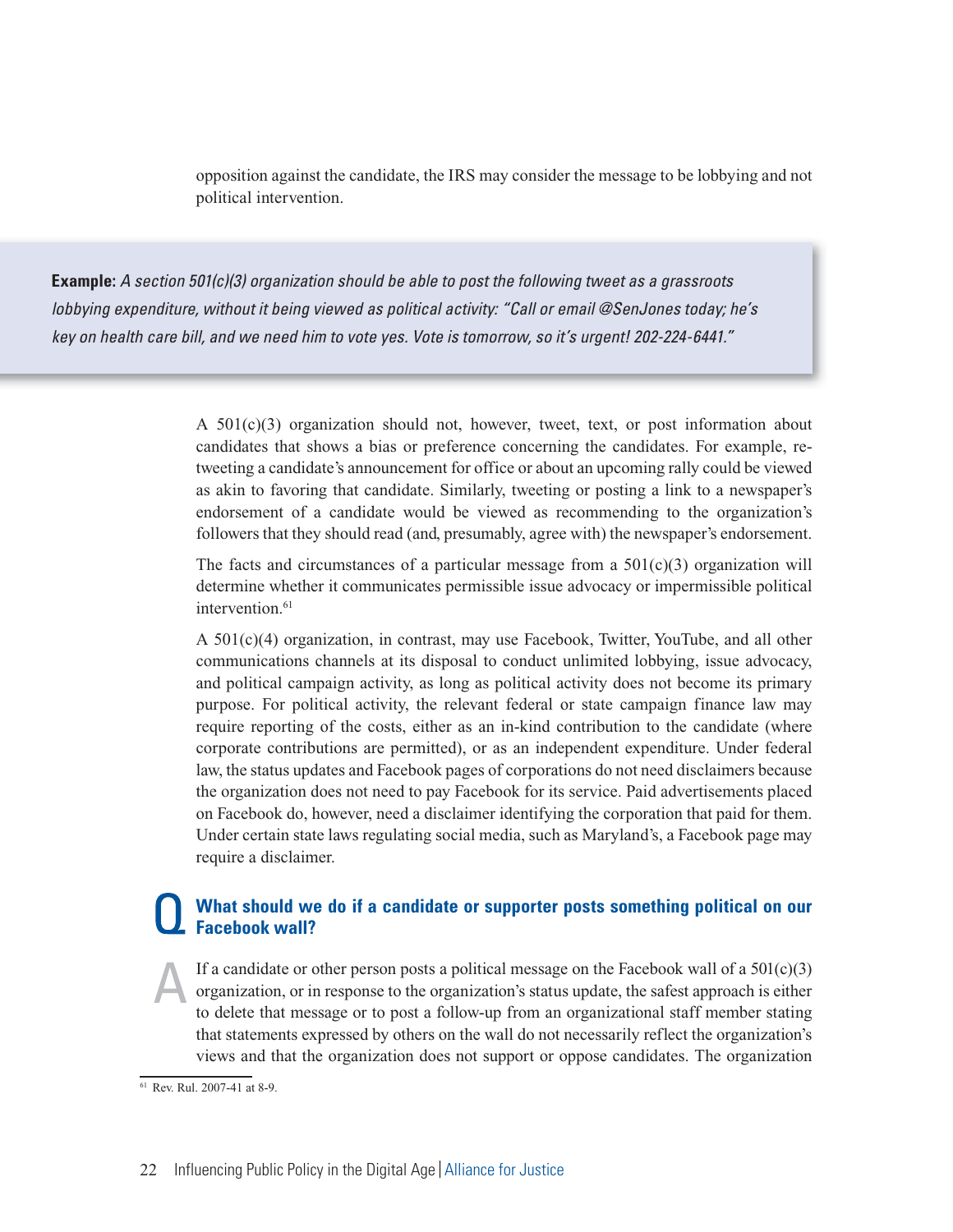should take a consistent approach—either deleting the post or following it with a disclaimer statement—regardless of the content of a particular message. For example, if you delete messages posted by candidates who generally oppose your organization, do not simply post a disclaimer after messages from candidates who generally support your organization; apply your policy consistently regardless of a comment's content. As a prophylactic measure, a 501(c)(3) organization may place a general disclaimer on its Facebook wall or info page stating that the organization does not endorse candidates or otherwise intervene in political campaigns, and asking people not to post comments on the organization's wall that support or oppose candidates. However, the efficacy of such a disclaimer is unknown.

 $A\ 501(c)(4)$  organization, on the other hand, may post political content in its status updates and may allow others to post political comments on its wall or in response to a status update. Further, because it may engage in political activity, the  $501(c)(4)$  may delete comments opposing the organization's political positions, while featuring those supporting the organization's endorsed candidates. The time spent on express advocacy related to candidates is reportable as an independent expenditure or as an in-kind contribution, subject to federal or state campaign finance law, and it counts against the organization's "primary purpose" test. Under federal law, the status updates and Facebook pages of corporations do not need disclaimers because the organization does not need to pay Facebook for its service. Paid advertisements placed on Facebook do, however, need a disclaimer identifying the corporation that paid for it. Under certain state laws regulating social media, such as Maryland's, a Facebook page may require a disclaimer.

#### **What should we do if a candidate or another person tweets something about our 501(c)(3) organization that's political, or associates a political hashtag with our name?**

An organization cannot control what others say about the organization in tweets, so there is no legal obligation to respond. The IRS likely would not say a  $501(c)(3)$  organization has intervened in a political campaign in this situation because the organization is not responsible for the tweets. This situation is akin to a letter to the editor in which a candidate mentions the organization: The organization may respond to clear its name or to correct the record by informing the public that it does not support or oppose candidates, but it will not be penalized if it chooses to ignore the offending statement.

#### **May we treat our Facebook friends or other social network followers as "members?"**

No. Both the IRS and the FEC treat an organization's communications to its members more leniently than it does communications to non-members. Both the IRS and the FEC have specific regulations defining who qualifies as a member.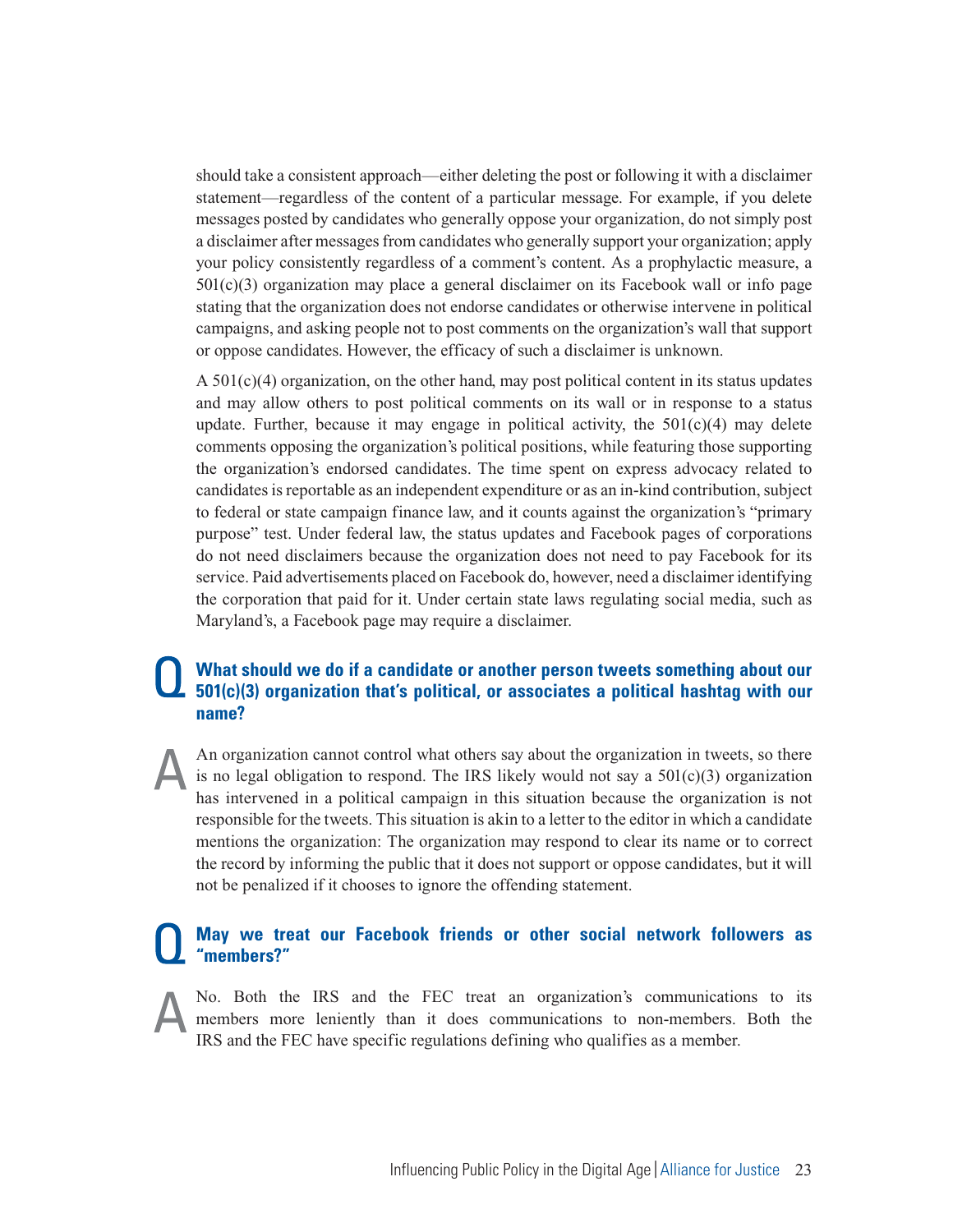IRS regulations permit an organization to treat certain communications to its members as non-lobbying activity, even though they would be lobbying if made to non-members,<sup>62</sup> or as direct lobbying rather than grassroots lobbying. For lobbying purposes, the IRS defines "member" as a person who pays dues or makes a contribution of more than a nominal amount; makes a contribution of more than a nominal amount of time; or is one of a limited number of "honorary" or "life" members who have more than a nominal connection with the electing public charity and who have been chosen for a valid reason. $63$  The IRS has given no indication what constitutes volunteering "more than a nominal amount of time" for an organization.

The FEC allows corporations to make unlimited express advocacy communications to their members and to coordinate those communications with candidates—activity that would be illegal if the corporation were communicating with non-members.64 The FEC defines "member" as someone who either has a significant financial attachment to the organization; pays annual dues at least annually, of a specific amount set by the organization; or has a significant organizational attachment to the organization, which includes affirmation of membership on at least an annual basis and direct participatory rights in the governance of the organization.<sup>65</sup>

Merely being Facebook friends with an organization, signing up for its email list, or being connected through another social network does not satisfy either the IRS or the FEC membership definition.

#### **Our 501(c)(3) organization's employees are grassroots organizers, and we encourage them to use their personal Facebook account to publicize work activity. How should they segregate their personal political activity and their non-political work activity?**

To the extent an organization is paying persons to post work-related information on social networks, the activity likely will be attributed to the organization and must comply with the organization's tax-exempt status. If the employees are identifying themselves as employees (e.g., "Come to my event Tuesday night"), the online activity should comply with the organization's tax status. Additionally, if the employees posted the information only because they are employees, the post may be viewed as part of their work and should comply with the organization's tax status. If the employees use a social networking tool both for personal and work-related activity, but the predominant use is for the organization, then it may be safest for any posts related to the employees' personal political views to contain a disclaimer that the post is in their personal capacity only. If the employees primarily use their Facebook account for personal purposes and also occasionally use it for work purposes, then their political posts should be written in such a way that the IRS (and other readers) would not mistake the content as being work-related.

<sup>62</sup> Treas. Reg. § 56.4911-5.

<sup>63</sup> Treas. Reg. § 56.4911-5(f)(1).

 $64$  2 U.S.C. § 441b(b)(2)(A).

 $65$  11 CFR § 100.134(f).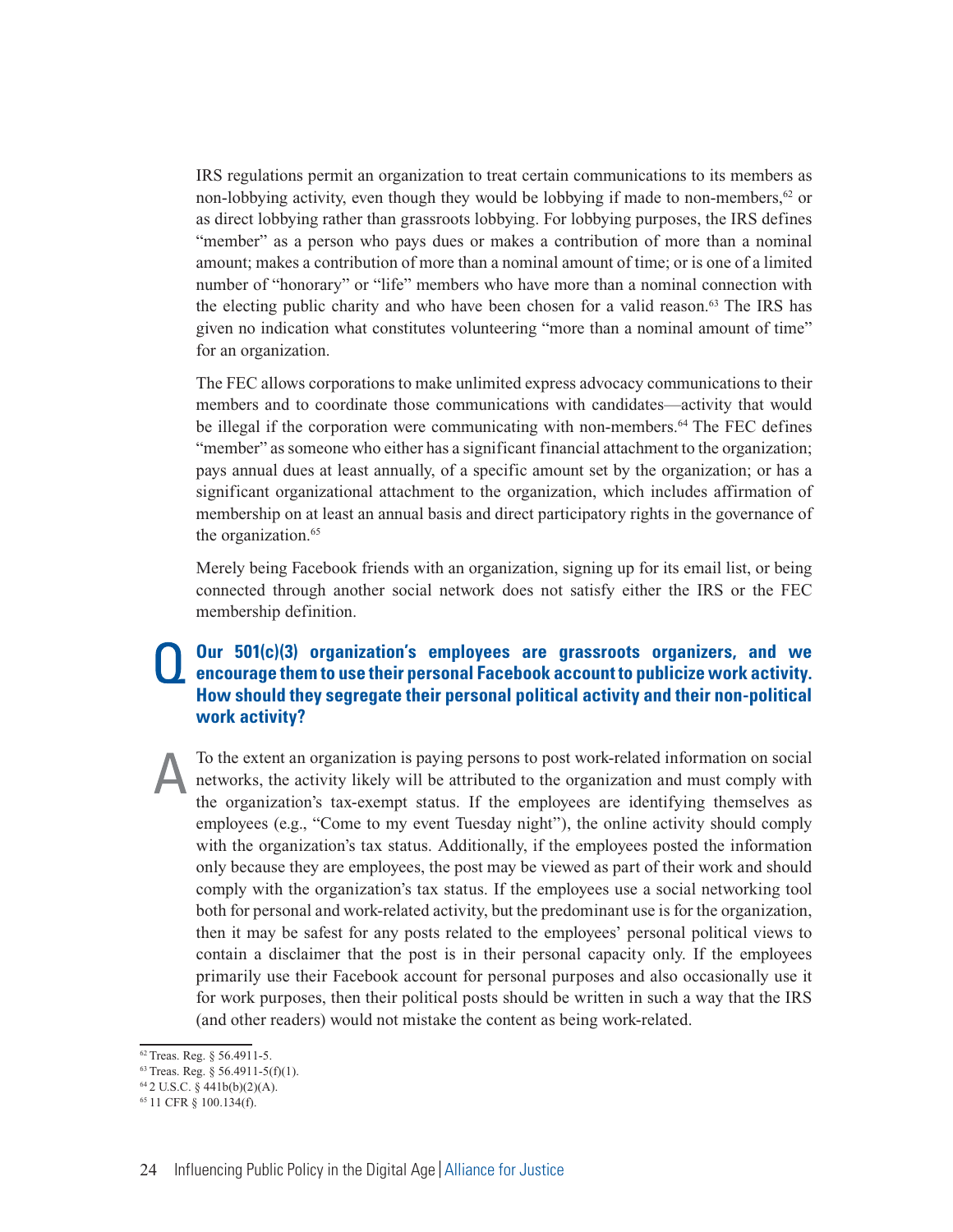#### **The president of our organization has a Facebook page and a Twitter account, but our staff manages them and adds much of the content. May they "friend" and "like" politicians, or tweet about a candidate's latest speech?**

In a situation where the organization's staff is maintaining the president's Facebook page and Twitter account, those activities should be treated as organizational activities. The Facebook page or the Twitter account in this situation is no different from a speech or op-ed column by the president on behalf of the organization (and likely written by organization staff). If the staff time to maintain the Facebook page or Twitter account is paid for by a  $501(c)(3)$ organization, the president's statements on the page or account should not take positions in elections—just as the president's speech or op-ed column would not. The president could use his or her 501(c)(3) Facebook page to "friend" or "like" the official government page of a public official, but the president should not connect to a candidate site if the organization is using 501(c)(3) funds to maintain the president's Facebook page.

If the account is treated as a  $501(c)(4)$  activity, then the President may engage in political activity such as announcing the organization's endorsements or touting a position taken by a politician. However, the applicable state or federal laws regarding contributions, coordination, and independence must be followed. For example, if the president is coordinating with a candidate, the staff time involved with the president's tweets must be allocated as a contribution to the candidate whom they benefit.

# **Media sites**

#### **May we use photos from candidates' websites on our web pages?**

A  $501(c)(3)$  may not use a candidate's photo to show support for or opposition to his or her candidacy. However, a  $501(c)(3)$  may use candidate photos in presenting a neutral, unbiased list of all candidates.

A potential problem arises, however, in using photographs taken from a candidate's own website, Flickr feed, Facebook page, or other site. Under federal campaign finance regulations, an organization that distributes or republishes materials produced by a campaign may be making a contribution to that candidate.<sup>66</sup> The FEC has struggled with the question of whether using a photo from a candidate's website constitutes republication. Four of the current six FEC commissioners, in various situations, have said that copying a photo from a candidate's website does not constitute an in-kind contribution.67 The matter is not settled, however, and various state laws may treat this activity as an in-kind contribution.

<sup>66 11</sup> CFR § 109.23(a).

<sup>&</sup>lt;sup>67</sup> See Statement of Reasons of Commissioners Petersen, Hunter and McGahn, MUR 5996 ("[W]e do not believe the republication of photographs from a candidate's website, particularly 'head shot' photos, constitutes republication of campaign materials for purpose of satisfying the content prong of the Commission's coordination regulations"), available at http://www.fec.gov/members/mcgahn/sor/ mur5996.pdf; and Statement of Reasons of Commissioners von Spakovsky and Weintraub, MUR 5743, available at http://eqs.sdrdc. com/eqsdocsMUR/00005AE4.pdf.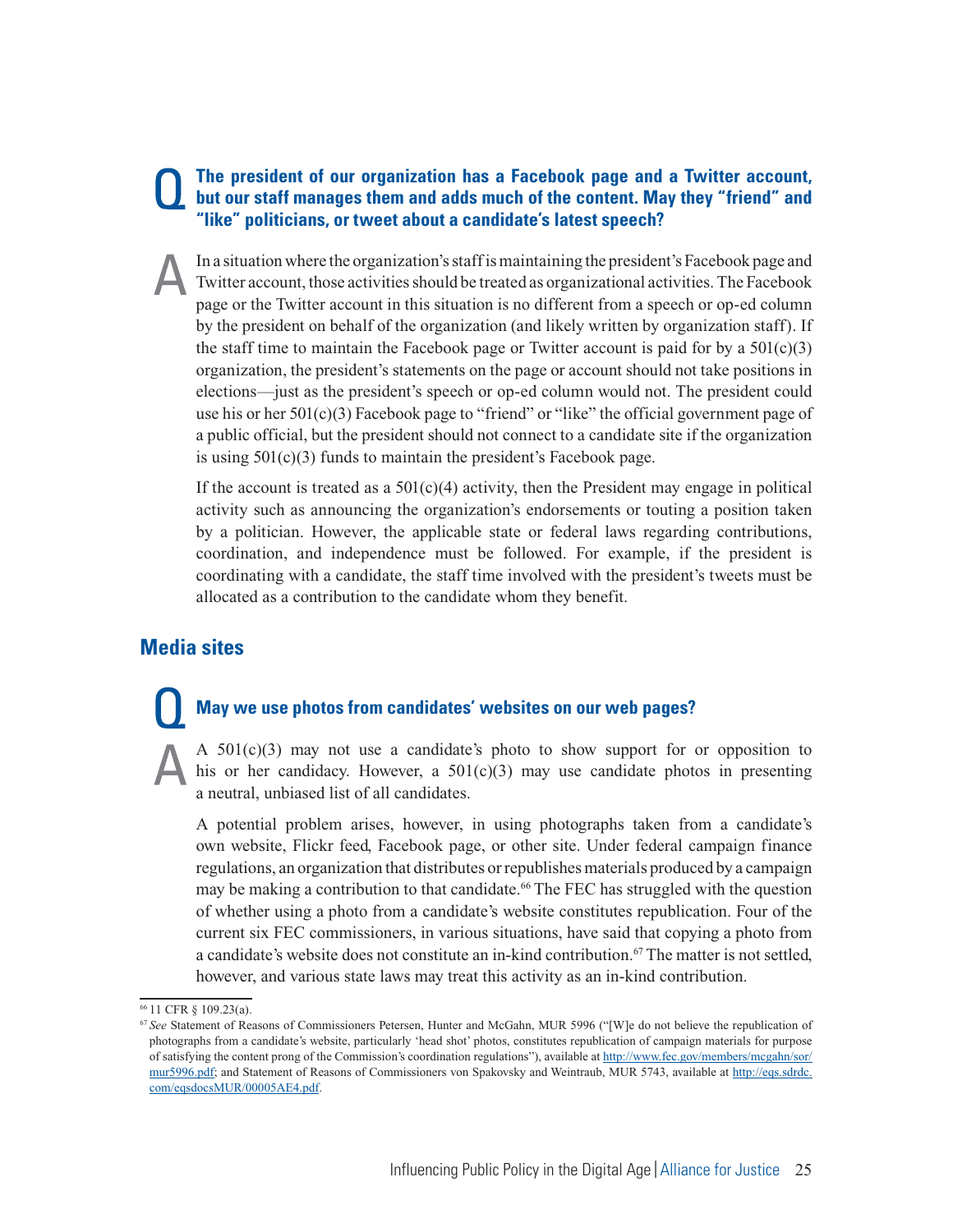Furthermore, an organization should be aware that using photographs copied from the Internet, without permission of the photographs' owner, may violate copyright law. You should check whether the photographs are being published pursuant to a Creative Commons license, which states specifically the conditions under which someone can use a copyrighted work. You should also check the terms and conditions of the website on which the photograph is located. Often, the terms and conditions will dictate how a user can use content from the particular website. It is also possible that you may have a reasonable "fair use" defense if you were to use the photograph without permission. You should consult legal counsel if you think you will need to rely on "fair use." (Please note, however, that works of the federal government are not protected by copyright and are free for the taking.)

It is also important to consider whether the organization needs permission from any identifiable people in the photographs. Generally, people have a right to control the use of their image for "commercial" purposes. A  $501(c)(3)$  or  $501(c)(4)$  organization's purposes are likely not to be considered "commercial," but be aware that an organization will need to obtain permission to use a person's image if your use is commercial in nature.

#### **What rules do we need to consider when we host videos on our website?**

When deciding whether to host a video on its website, an organization should consider the content of the video and its copyright protections. From a content perspective, an organization may host a video if the content is consistent with the organization's tax status. Just as a section  $501(c)(3)$  organization may not distribute pamphlets with express advocacy, its website may not host videos containing express advocacy—whether those videos are produced by the organization or whether they embed a link from another organization or from a news source.

A section  $501(c)(4)$  organization considering whether to host an express-advocacy video must determine whether doing so would constitute an in-kind contribution or an independent expenditure. In a federal election, for example, hosting a video created by a candidate on a  $501(c)(4)$  website might be viewed as "republication" of the candidate's materials, in which case it would be a coordinated in-kind contribution even if the organization did not communicate with the candidate or campaign regarding the video. Corporations are prohibited from making in-kind contributions to candidates under federal law. However, if the organization posted a link to the video on the candidate's website, rather than hosting the video on the organization's own site, this might be considered an independent expenditure by the 501(c)(4) organization if no coordination had occurred.

From a copyright perspective, it is very important to determine whether an organization is permitted to copy a third party's video and embed it on the organization's website. Check the website's terms and conditions, which usually state what one can and cannot do with content from the site. Some sites include a "Share" button, which may reasonably be interpreted as granting permission to a user to share the particular video in the manner that is intended. A use that is greater than what is authorized (either implicitly or explicitly) would constitute copyright infringement.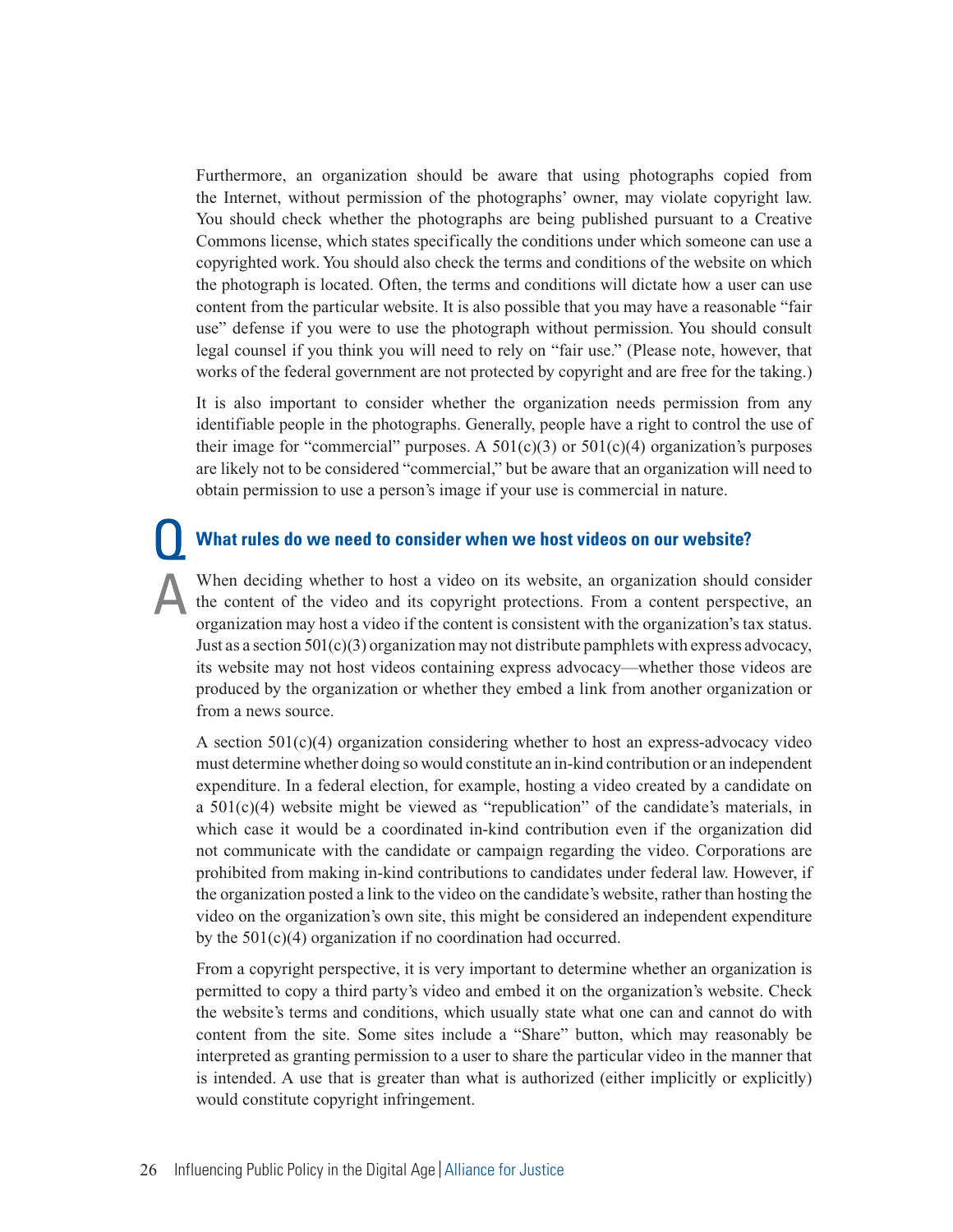Absent permission to copy, distribute, and republish a video, the only safe course of action is to include a link from your website to the website that hosts the video. This way you are not violating copyright law and you are making it clear to the users that they are leaving your website and going to a different website. Embedding a video without permission of the copyright owner would constitute copyright infringement and should not be done.

#### **Disclaimers**

# **When do we need a line stating "Paid for by \_\_\_," or other disclaimer language?**

Federal PACs—A website created by a federal PAC, and available to the general public, must include a disclaimer stating that it was paid for by that PAC. If the website was authorized by a candidate, the disclaimer must state that fact. If the website is independent of a candidate, the disclaimer must state the full name and permanent street address, telephone number, or URL of the PAC and state that the communication was not authorized by any candidate or candidate's committee.

State PACs—Disclaimer requirements vary by state. To learn more, see the Alliance for Justice State Law Resources Page http://www.afj.org/for-nonprofits-foundations/stateresources/) or consult a state's election authority.

Paid Web Ads Mentioning a Candidate—As discussed above, communications supporting or opposing federal candidates are regulated by the FEC if they are placed for a fee on another's website. Advertisements paid as independent expenditures<sup>68</sup> must state the full name of the organization that paid for the ad; give its permanent street address, telephone number, or URL; and state that the communication was not authorized by any candidate or candidate's committee.

The FEC granted an exception to Google AdWords, saying that AdWords advertisements supporting or opposing federal candidates do not need a disclaimer.<sup>69</sup> AdWords contain a headline, followed by two lines of text and a URL. Some FEC commissioners approved the exception based on the fact that AdWords contain a URL, which, they said, provides users with notice regarding the sponsor of the advertisement akin to the notice provided in a disclaimer. Other FEC commissioners took the view that AdWords are so small that they fit within the exceptions for small items and/or the exception for items on which placing a disclaimer was impracticable.

Web Videos Mentioning a Candidate but *Not* Placed for a Fee—If an organization other than a federal PAC creates a video mentioning a federal candidate and posts the video on its own website or on YouTube or makes it available through some other online vehicle—but doesn't pay those other websites to post it as an ad—the video does not need any disclaimer. Depending on the content, though, the costs associated with the ad may be reportable as an independent expenditure, and coordination with candidates may be prohibited.

<sup>&</sup>lt;sup>68</sup> A nonprofit corporation may not pay for communications that are authorized by a candidate and appear on a publicly available website. 69 FEC Advisory Opinion 2010-19.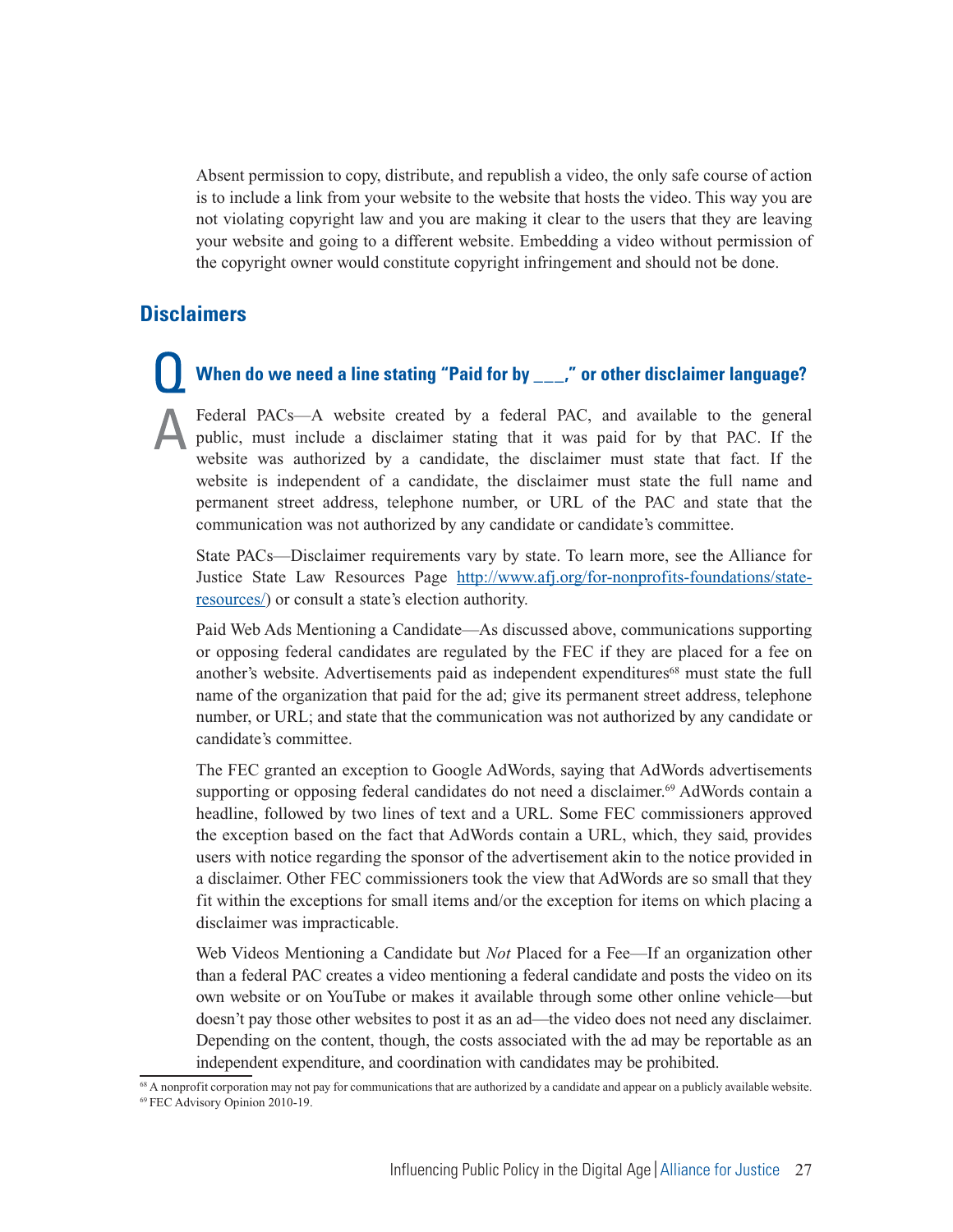Solicitations by  $501(c)(4)$ s, PACs, and Certain Other Organizations (but not  $501(c)(3)$ s)—Any fundraising solicitations must include a disclaimer that meets the following four requirements:<sup>70</sup>

- § The solicitation includes whichever of the following statements the organization deems appropriate: "Contributions or gifts to [name of organization] are not deductible as charitable contributions for federal income tax purposes," "Contributions or gifts to [name of organization] are not tax deductible," or "Contributions or gifts to [name of organization] are not tax deductible as charitable contributions";
- § The statement is in at least the same size type as the primary message stated in the body of the letter, leaflet, or ad;
- § The statement is included on the message side of any card or tear-off section that the contributor returns with the contribution; and
- § The statement is either the first sentence in a paragraph or itself constitutes a paragraph.

Text Messages—In a 2002 advisory opinion, $71$  the Federal Election Commission ruled that text messages that were limited to 160 characters per message did not need disclaimers. This opinion was limited to the facts of the situation presented to the FEC. The FEC might not extend this disclaimer exception to text messages with an unlimited character length.

#### **Employees' Personal Activities**

#### **May our employees use their work email accounts to send their friends messages supporting candidates?**

A  $501(c)(3)$  may not allow its employees to use the organization's property to conduct political activity.

For a  $501(c)(4)$  organization, on the other hand, the answer depends on the jurisdiction in which the candidates are running. For federal elections, employees may use their work email accounts to send political emails, as long as this activity is only "occasional, isolated, or incidental" and is conducted in their individual capacity.<sup>72</sup> The emails should make clear that the employees are not speaking in their capacity as a corporate employee. "Occasional, isolated, or incidental" means the activity does not prevent the employee from completing his or her normal amount of work. Furthermore, the corporation must apply the policy evenly, without favoring employees whose messages support or oppose any particular candidate or political party. If the employee's activity adds to the corporation's costs, the employee must reimburse the organization, so that corporate funds are not subsidizing political activity.

<sup>70</sup> IRC § 6113; *see also* IRS Notice 88-120, available at http://www.irs.gov/charities/article/0,,id=96112,00.html. IRC section 6113(c)(1) applies to solicitations "made in written or printed form, by television or radio, or by telephone." Although the Code does not explicitly mention online communications, it seems likely the IRS would view electronic communications to be "in written or printed form." Similarly, the IRS could argue that an online video is akin to a communication made "by television," although that may be a more difficult case to prove.

<sup>71</sup> FEC AO 2002-09 (Target Wireless).

<sup>72</sup>*See* 11 CFR § 114.9(a).